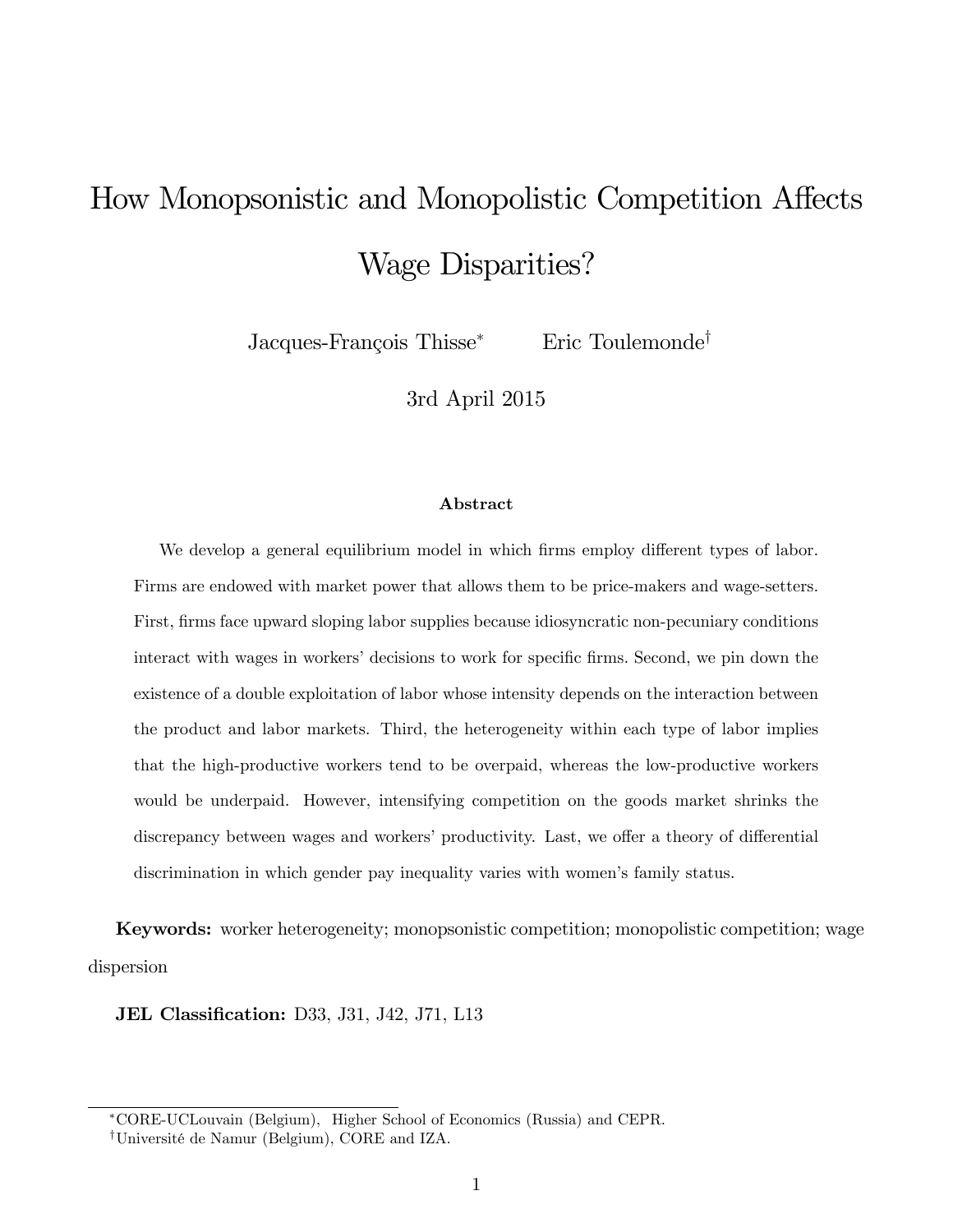## 1 Introduction

A large literature has documented the following facts: (i) the wage gap between the skilled and the unskilled has grown rapidly over the past 30 years, (ii) women are discriminated against on labor markets, (iii) gender discrimination shrinks as the product market becomes more competitive, and (iv) wage discrimination within the same group of workers occurs according to their familial or marital status. A variety of approaches have been developed to rationalize those facts, often within partial equilibrium frameworks. As a consequence, the resulting explanations are often scattered and lack unity. The main contribution of this paper is to provide a broader setup that knits within a unifying and tractable framework the various approaches used in the literature.

We develop a general equilibrium model in which firms are endowed with market power on the product and labor markets. The central tenet of this paper is that blending imperfections on both the labor and product markets yields new and insightful results about the distribution of earnings across different types of production factors. In perfectly competitive markets, the ratio of wages to productivity of each production factor is equal to one. Imperfect competition on the product market alone lowers the value of the ratio but does not affect the equalization of the ratio across production factors. Imperfect competition on the labor market not only changes the ratio but it also affects it differently across factors, even under free entry. Our model shows that if the ratio decreases for one factor (e.g., labor, female workers, unskilled workers), it must increase for another factor (e.g., capital, male workers, skilled workers).

Although a comprehensive general equilibrium model with strategic interactions on these two markets has so far been out of reach, it is possible to gain relevant insights by considering a large number of firms (formally, a continuum). Under these circumstances, a firm has market power but is negligible to the market. Regarding the product market, we consider two different settings that allow us to capture different market environments. In the first one, the number of firms is exogenous. As a consequence, market power generates a rent accruing to firms. In the second setting, the rent is eliminated by free entry on the product market.

We model the product market using a model in which (i) the markup is variable, (ii) preferences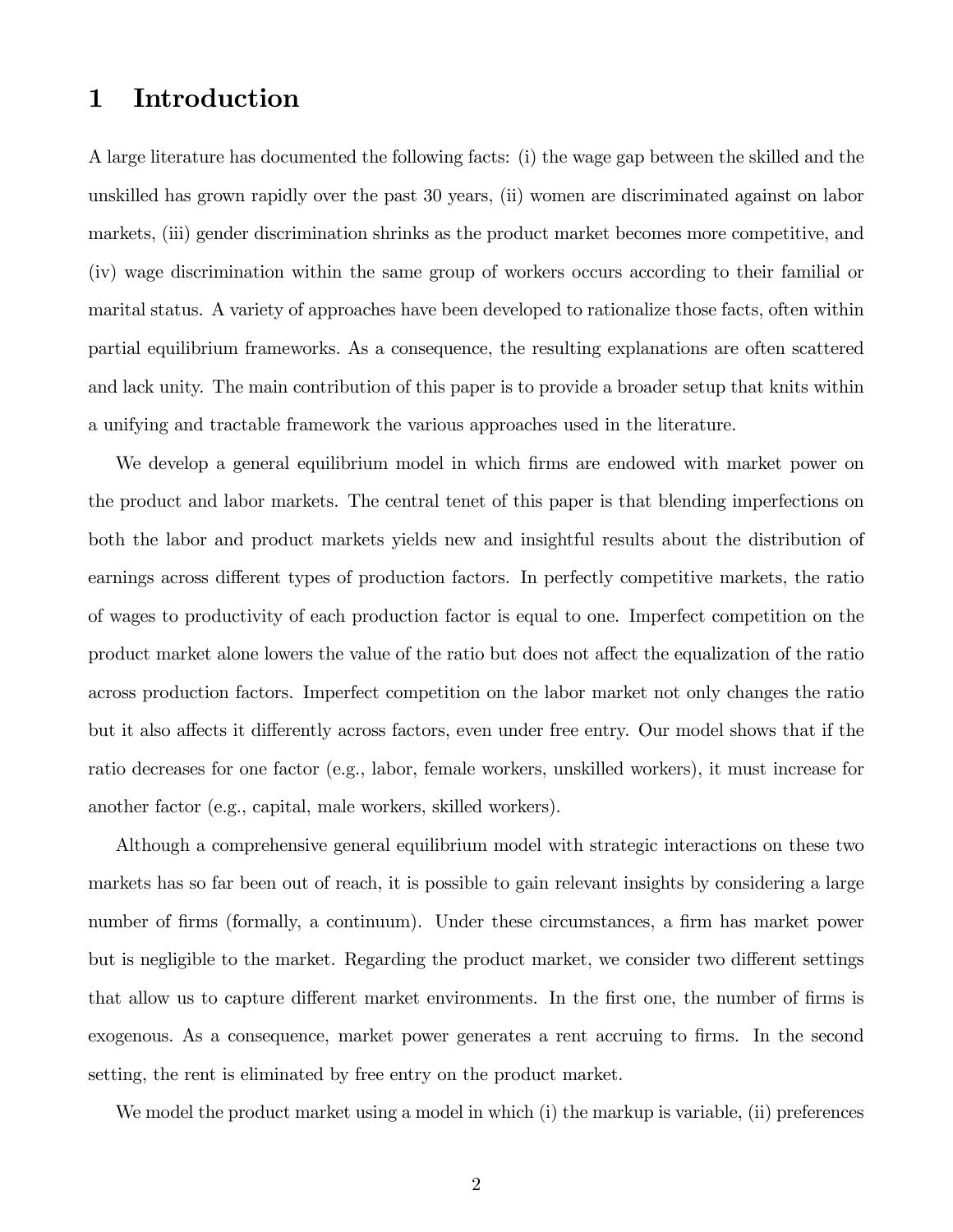may differ across types of labor, and (iii) substitution between different types of labor is allowed. As for the labor market, we build on the growing evidence that firms face elastic labor supplies (Ashenfelter et al., 2010). To be precise, we assume that idiosyncratic non-pecuniary conditions interact with wages in workers' decisions to accept offers made by specific firms. In other words, different workers view jobs offered by different firms as bundles of hedonic attributes that provide them with more or less satisfaction. Since workers make mutually exclusive and indivisible job choices, discrete choice theory provides us with an appropriate tool to model the actual matching value between a worker and a firm. Specifically, we assume that heterogeneity differs between types of labor and is captured by the logit model within each type.

Our main findings may be summarized as follows. Starting with an exogenous number of firms, we show that a firm's labor supply curve is elastic when workers of a given type are heterogeneous. Each worker having a most-preferred employer, firms may set a wage lower than workers' marginal product value while attracting their captive labor pool. Workers are paid below their marginal value product for a second reason. Since firms are price-makers on the product market, they evaluate workers' marginal productivity at the marginal revenue, which is lower than the market price. Hence, once it is recognized that both the product and labor markets operate under imperfect competition, the market delivers an outcome that involves a monetary transfer from the workers to the firms. It is worth stressing here that the intensity of this double exploitation of labor depends on the interaction between the product and labor markets. For example, the wage markdown rises when workers' preferences for hedonic job attributes grows relatively to that for consumption goods. However, a price drop on the product market weakens this effect by reducing firms' monopsonistic power on the labor market.

Second, the wage gap exceeds the productivity gap between any two different types of labor. Indeed, a worker's hedonic wage is equal to her actual wage plus the pecuniary evaluation of her job's attributes. As a consequence, the market works as if the more productive employees were more sensitive to wage differences than the less productive employees, even when they are equally heterogeneous. In other words, heterogeneity within each type of labor magnifies productivity differences between types. Note, however, that the premium paid to the more productive workers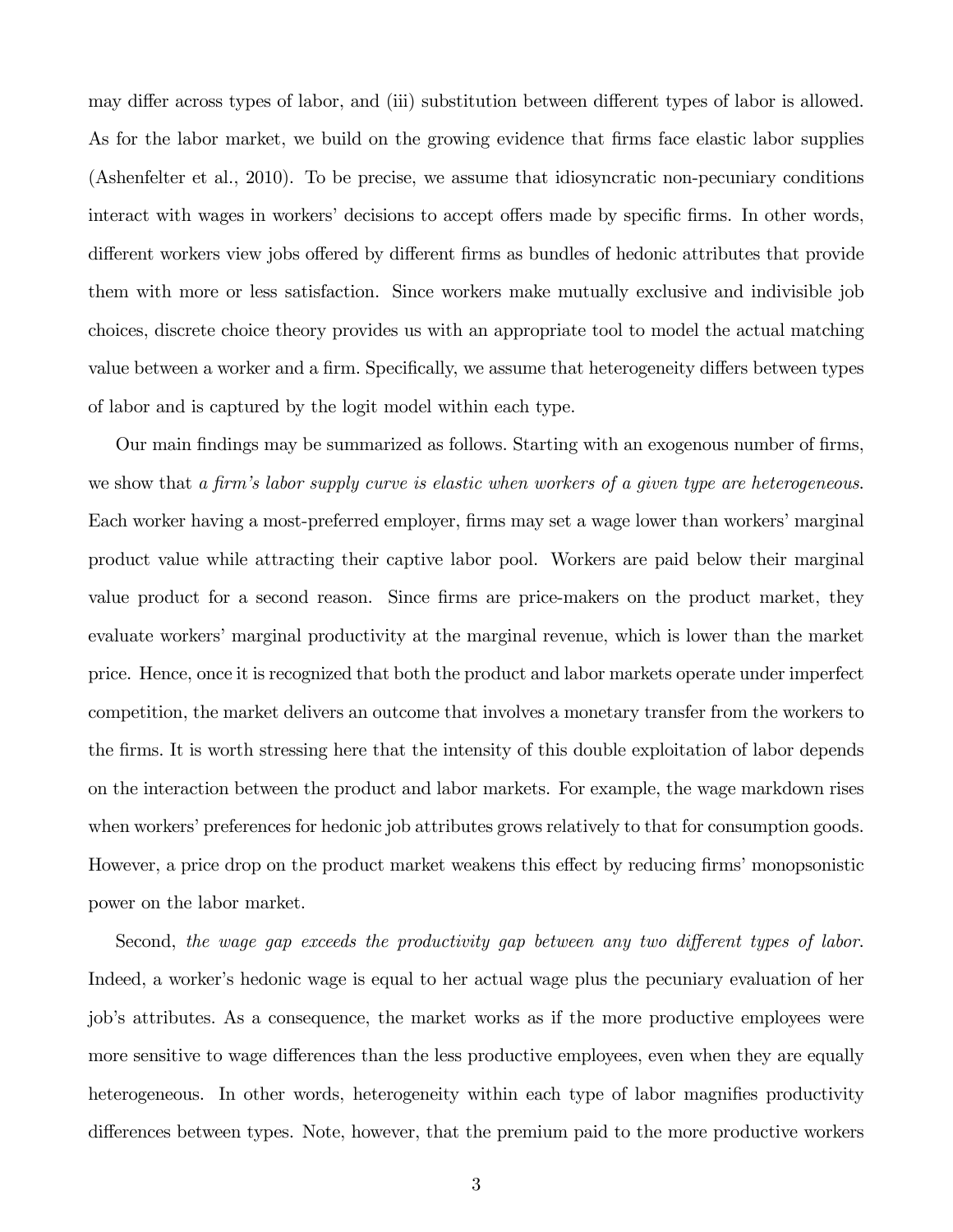decreases when the product market becomes more competitive. In this sense, a more competitive product market lessens the divergence between wages and productivity.

Third, even when workers of different types have the same productivity, wage dispersion may still arise because those workers need not have the same degree of heterogeneity in their preferences for jobs. For instance, in Denmark, Eriksson and Kristensen (2014) find that women value flexibility significantly more than men, while in Spain de la Rica et al.  $(2010)$  find that monopsonistic features, which could be related to women' lower labor mobility due to housework, explain the gender wage gap. We also rationalize the fact that gender wage inequality is not uniform and varies between women with children and women without children (Polachek, 2014). We thus offer a theory of *differential discrimination*. However, we will show that these results need qualification when preferences for goods strongly differ across types of labor. Thus, ignoring difference in preferences for the final goods may lead to inaccurate conclusions in empirical studies of labor markets.

Fourth, when the number of firms is determined by free entry, income transfers from workers to firms vanish because profits are zero. Contrary to general belief, this does not wash out discrimination among workers' types. Rather, monopsony power takes the concrete form of implicit transfers across different types of labor. Because the above-mentioned magnification of productivity differences also holds under free entry, this effect expresses itself through an income transfer from the low-productive workers to the high-productive workers. To put it differently, the high-skilled workers are overpaid, whereas the low-skilled workers are underpaid. What is more, since the skilled tend to display a growing geographical mobility relative to the unskilled (Docquier and Rapoport, 2012; Moretti, 2012), workers' differential mobility is likely to be part of the explanation for the growing wage inequality between these two types of workers. More generally, we show that workers who value less jobs' hedonic attributes gain at the expense of those for whom these attributes are more important. In the limit, even when they share identical observable characteristics in every other aspect, a group of workers that value more such attributes than another will be discriminated against.

Note, finally, that our model is versatile enough to shed light on two important issues related to labor economics, namely the existence of an urban wage premium and the declining share of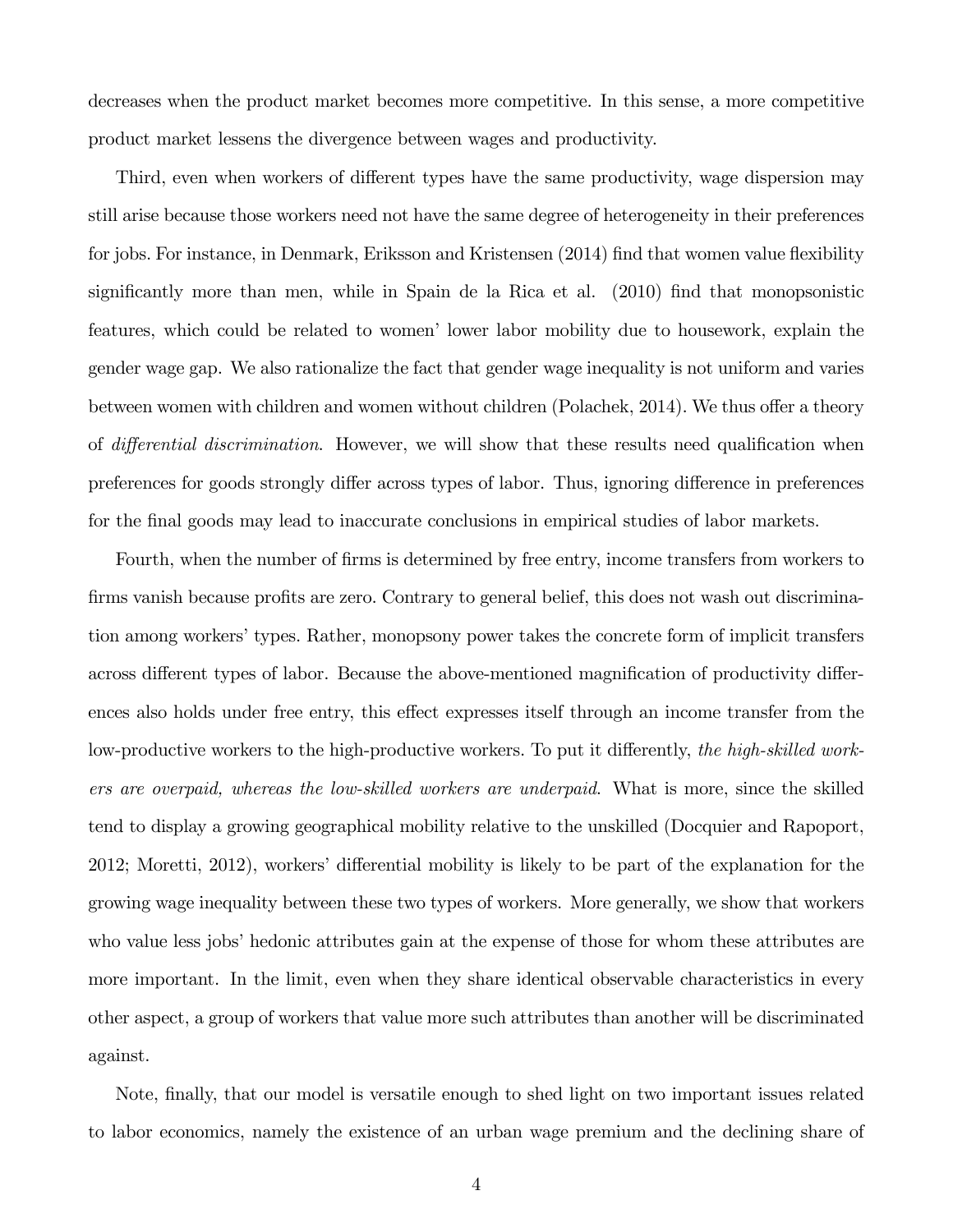labor in the gross domestic product of developed countries.

Related literature. Kim (1989), Bhaskar and To (1999, 2003), Marimon and Zilibotti (1999), and Hamilton et al. (2000) build on Salop (1979) to model heterogeneous firms competing to attract heterogeneous workers. The introduction of strategic considerations in the labor market renders the analysis much more involved, thus leading these authors to consider the product side as perfectly competitive. The majority of models that blend imperfections on the product and labor markets use a setting in which wages are bargained between workers and employers (Blanchard and Kiyotaki, 1987; Blanchard and Giavazzi, 2003). In Helpman et al. (2010), the labor market is characterized by search and matching frictions, which are modeled following the standard Diamond-Mortensen-Pissarides approach. However, unlike us, those various authors consider a single type of labor and, therefore, cannot analyze the distributional consequences of imperfect markets between types of labor, such as skill, gender and marital status.

The paper proceeds as follows. We present the model in Section 2. In Section 3, we characterize the equilibrium when the number of firms is exogenous, while the subsequent section considers the case of free entry. The last section summarizes our main policy implications and discusses possible extensions.

## 2 The model

We consider an economy endowed with one sector and  $\Theta$  types of labor, such as the skill level of workers, their age category, gender and ethnicity. There are  $L_{\theta}$  workers of type  $\theta = 1, ... \Theta$  and each worker has one unit of her type of labor. The total population is denoted by  $L = \Sigma_{\theta} L_{\theta}$ , while L denotes the vector  $(L_1, ..., L_{\Theta})$ . There are two goods. The homogeneous good is unproduced (land) and its supply  $H$  is perfectly inelastic; it is used as the numéraire. Each worker is endowed with  $H/L$  units of this good. The differentiated good is produced and made available as a continuum of varieties of mass N; each variety is denoted by  $i \in [0, N]$ .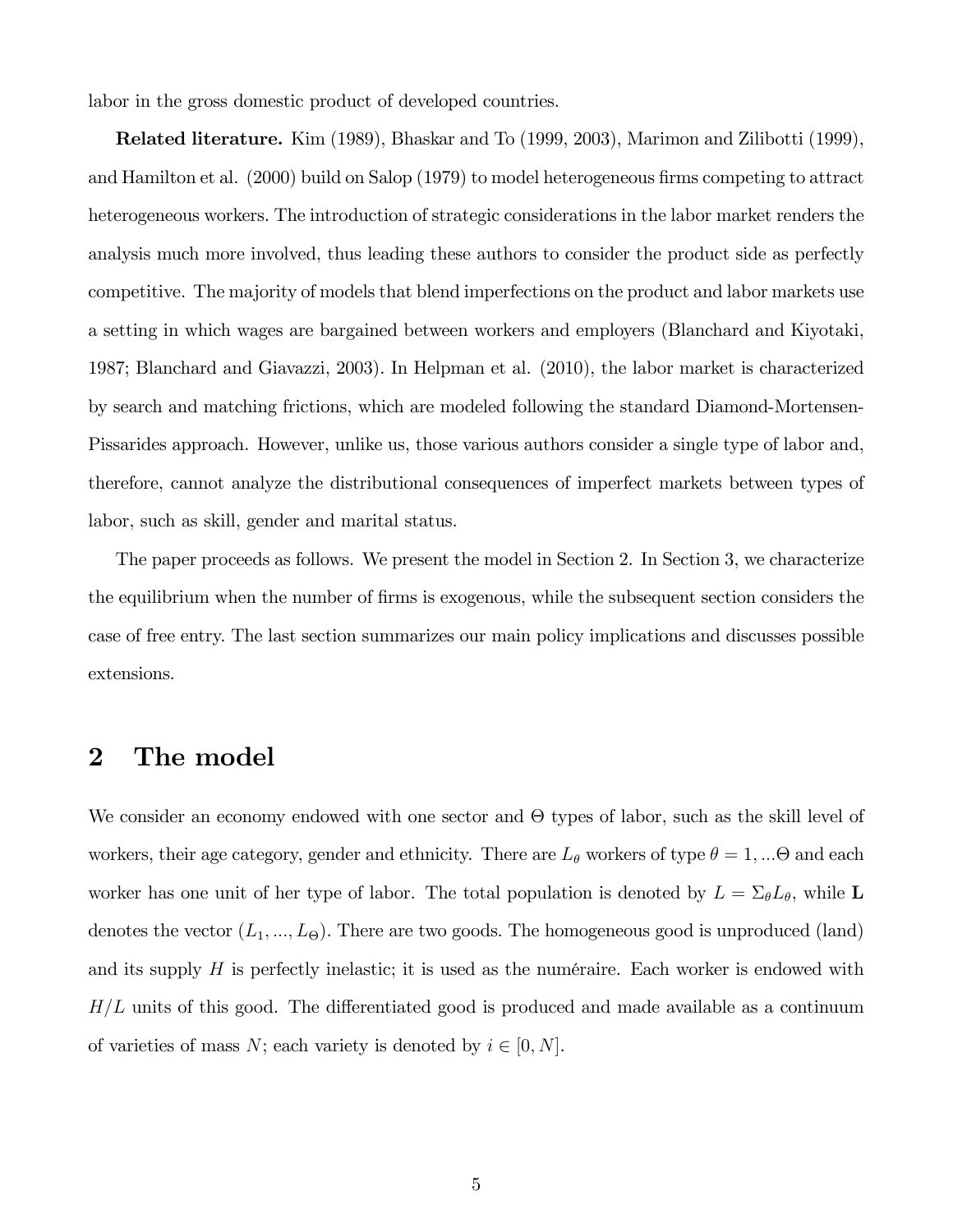#### 2.1 Workers

Workers are heterogeneous in their preferences for consumption goods and for jobs.

(i) **Consumption**. Workers of type  $\theta = 1, ..., \Theta$  share the same strictly quasi-concave utility function:

$$
U_{\theta}\left(h, u\left(x\left(i\right); i \in [0, N]\right)\right),\tag{1}
$$

where h is the consumption of the numéraire and  $x(i)$  the consumption of variety i. The subutility u is strictly quasi-concave and symmetric in the set of varieties, while the utility  $U_{\theta}$  is  $\theta$ -specific. In other words, workers endowed with different types of labor may have different attitudes toward consumption. For analytical simplicity, we assume that workers endowed with the same type of labor have the same preferences for goods.

In what follows, we will focus on symmetric equilibria. For this to happen, consumers of the same type must have the same income, which holds when profits are uniformly distributed across consumers. A  $\theta$ -worker hired by firm i earns a nominal wage  $w_{\theta}(i)$  and has a budget constraint given by

$$
\int_0^N p(j) x(j) \, \mathrm{d}j + h = I_\theta(i) \equiv w_\theta(i) + \frac{H}{L} + \frac{1}{L} \int_0^N \pi(j) \, \mathrm{d}j,
$$

where  $\pi(j)$  is the profit made by firm j (see below for more details).

Individual preferences are such that the  $\theta$ -workers aggregate demand for variety j, denoted  $x_{\theta}(j)$ , decreases with  $p(j)$  and increases with the sum of the  $\theta$ -workers' incomes:

$$
I_{\theta} \equiv \int_0^N I_{\theta}(i) \, \mathrm{d}i.
$$

Observe that the income  $I_{\theta}$  depends on the wage  $w_{\theta}$  that depends on all workers' expenditure, which in turn varies with the income  $I_{\theta}$  of the  $\theta$ -type of workers. Our model is thus a full-fledged general equilibrium model.

The total expenditure on the differentiated good is given by

$$
E \equiv \int_0^N \left[ \sum_{\theta} p(j) x_{\theta}(j) \right] \mathrm{d}j.
$$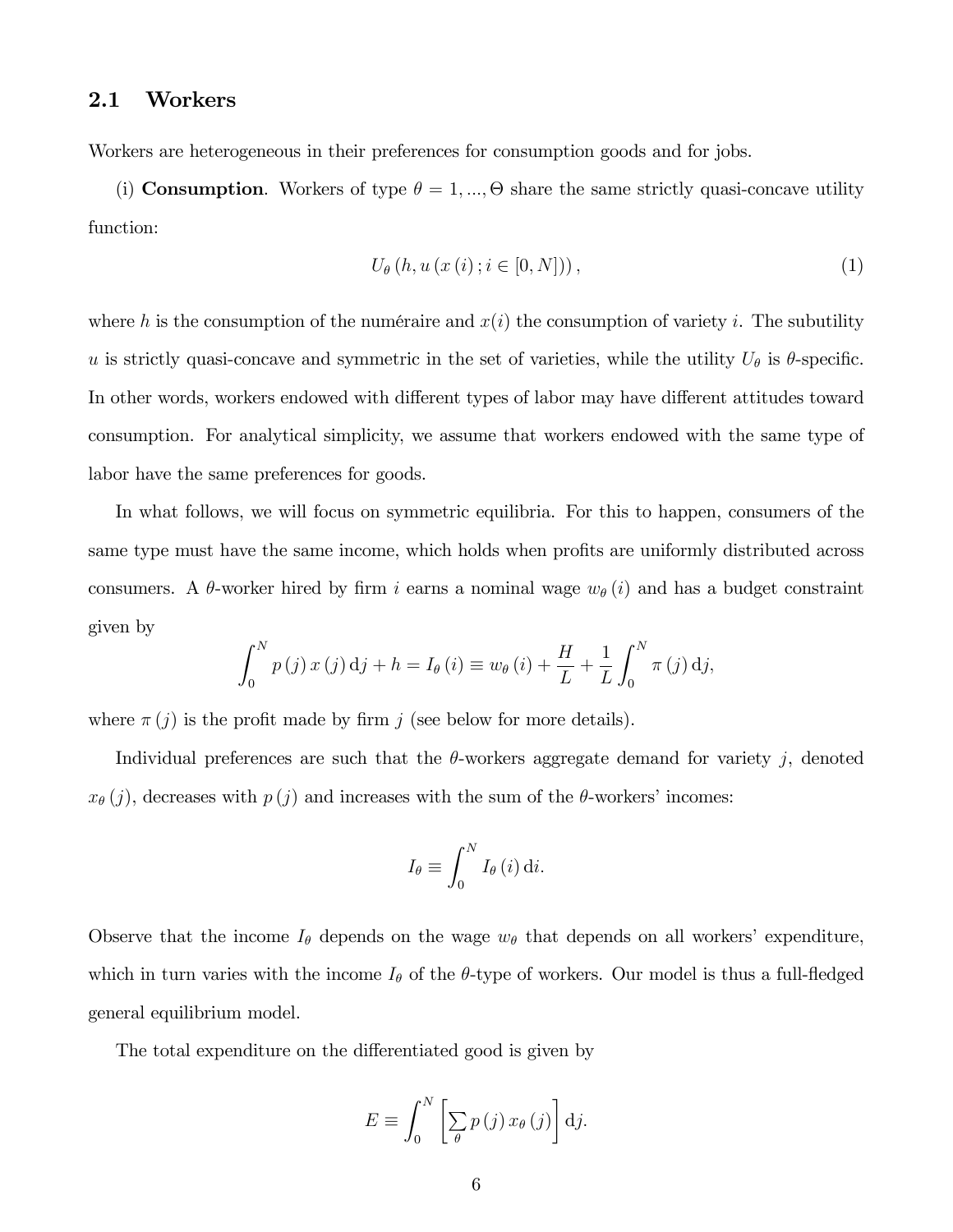It will be convenient to illustrate our results in the widely used case of a Cobb-Douglas utility nesting a CES subutility:

$$
U_{\theta}(h, M) = \frac{M^{\mu_{\theta}}h^{1-\mu_{\theta}}}{(\mu_{\theta})^{\mu_{\theta}}(1-\mu_{\theta})^{1-\mu_{\theta}}} \qquad 0 < \mu_{\theta} < 1
$$
  

$$
M \equiv \left[ \int_0^N (x(i))^{\frac{\sigma-1}{\sigma}} di \right]^{\frac{\sigma}{\sigma-1}} \qquad \sigma > 1.
$$
 (2)

In this case, which we call  $\mathbf{C}\text{-}\mathbf{D}\text{-}\mathbf{C}$ , the total expenditure on the differentiated good is given by

$$
E=\sum_{\theta}\mu_{\theta}I_{\theta},
$$

while the aggregate demand for variety  $i$  is given by

$$
q(i) = \left[\frac{p(i)}{P}\right]^{-\sigma} \frac{E}{P},
$$

where

$$
P \equiv \left[ \int_0^N \left( p(j)^{-(\sigma - 1)} \right) \mathrm{d}j \right]^{\frac{-1}{\sigma - 1}}
$$

is the CES price index of the differentiated good. In what follows,  $P_{\theta} \equiv P^{\mu_{\theta}} \cdot 1^{1-\mu_{\theta}}$  denotes the *general* price index faced by the  $\theta$ -workers, which varies across types of labor because workers differ by the earning share they spend on the differentiated good.

(ii) Jobs. Workers sharing the same type are heterogeneous in their perception of the hedonic attributes associated with a particular firm/job or, equivalently, the importance of these attributes relative to their wages is worker-specific. Formally, this is modeled by assuming that the random indirect utility of a  $\theta$ -worker employed in firm i is given by

$$
\tilde{V}_{\theta}(i) \equiv V_{\theta}(i) + \varepsilon_{\theta}(i),
$$

where  $V_{\theta}(i)$  denotes the indirect utility the worker enjoys from consuming the homogeneous and differentiated goods and earning the wage  $w_{\theta}(i)$  in firm i. In the **C-D-C** case,  $V_{\theta}(i)$  boils down to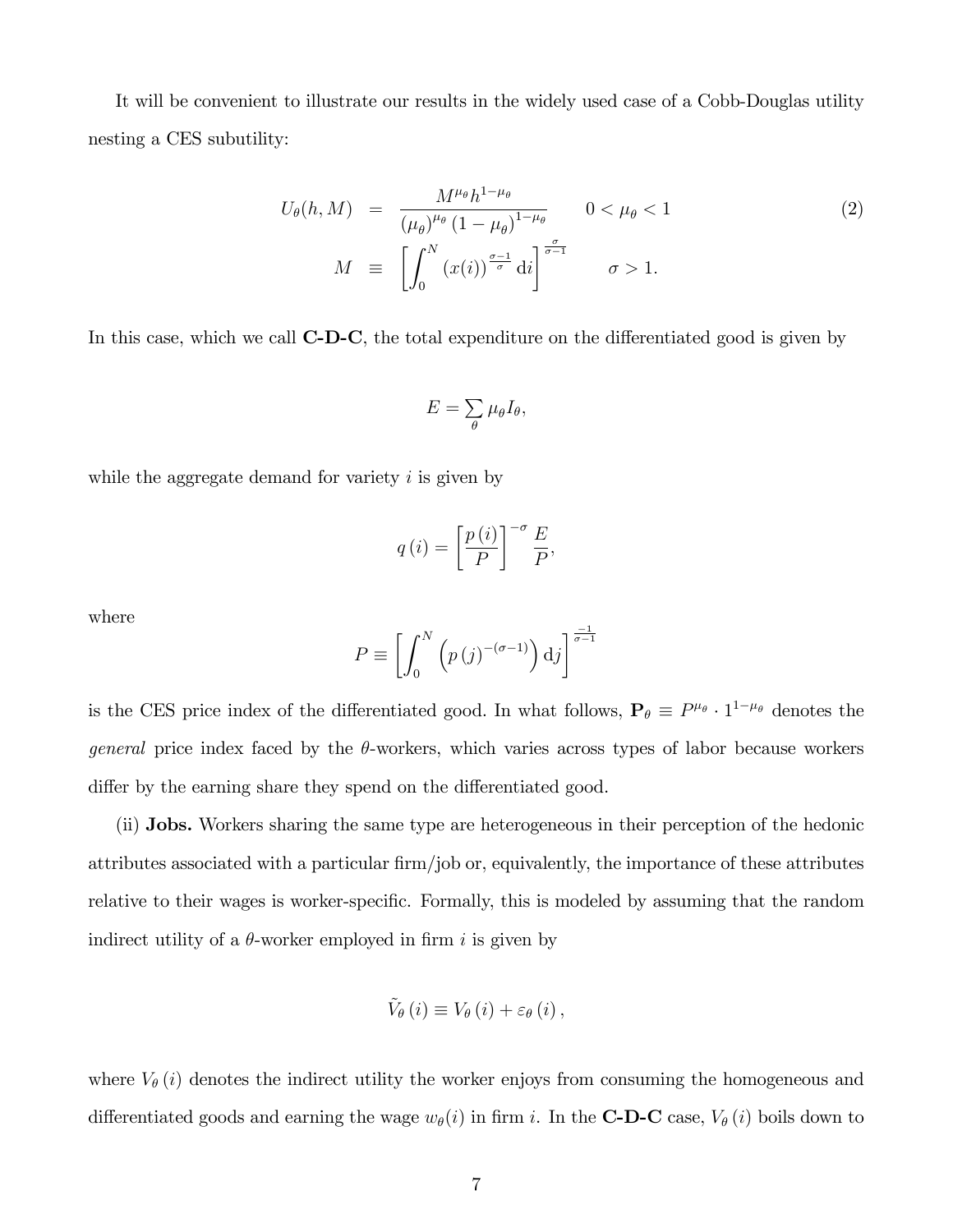$V_{\theta}(i) = I_{\theta}(i)/\mathbf{P}_{\theta}.$ 

A workers' idiosyncratic taste for a job provided by firm i is given by the realization of the zero-mean random variable  $\varepsilon_{\theta}(i)$ , which is known to the worker but unobservable by the firms. A worker chooses the firm that grants her with the highest random indirect utility  $\tilde{V}_{\theta}(i)$  given by

$$
\max_{i}\left[V_{\theta}\left(i\right)+\varepsilon_{\theta}\left(i\right)\right],
$$

which depends on the wages set by firms and their hedonic attributes. This implies that, even when the  $\theta$ -workers who choose to work in firm i are paid the same wage, they value differently the hedonic attributes of this firm and thus enjoy different welfare levels.

In this paper, we follow the discrete choice models of market competition and assume that the random variables  $\varepsilon_{\theta}(i)$  are independently and identically distributed according to the Gumbel distribution. This implies that the probability she chooses to work in firm  $i$  is given by the continuous logit (Ben-Akiva et al., 1985; Dagsvik, 2002):

$$
\mathbb{P}_{\theta}\left(i\right) = \frac{\exp\frac{V_{\theta}(i)}{\gamma_{\theta}}}{\int_{0}^{N} \exp\frac{V_{\theta}(j)}{\gamma_{\theta}}\mathrm{d}j},\tag{3}
$$

where  $\gamma_{\theta}$  stands for the standard-deviation of  $\varepsilon_{\theta}(i)$  (up to the numerical factor  $\pi/\sqrt{6}$ ). In (3),  $\gamma_{\theta}$  is an index that captures the heterogeneity of workers who react differently to the same wage schedule within the  $\theta$ -type of labor. Alternatively,  $\gamma_{\theta}$  may be interpreted as an inverse measure of  $\theta$ -workers' *inter-firm and/or geographical mobility*: a larger  $\gamma_{\theta}$  implies that a smaller share of  $\theta$ -workers is willing to change jobs in response to a wage cut. Throughout the remaining of the paper, we assume that  $\gamma_{\theta}$  is small enough for all the expressions derived below to be positive.

#### 2.2 Firms

The differentiated good is produced under increasing returns and monopolistic competition. Each firm supplies a single variety and each variety is produced by a single firm. Consequently, a variety may be identified by its producer  $i \in [0, N]$ . Firm i hires  $\ell_{\theta}(i) \geq 0$  workers of type  $\theta = 1, ... \Theta$ ,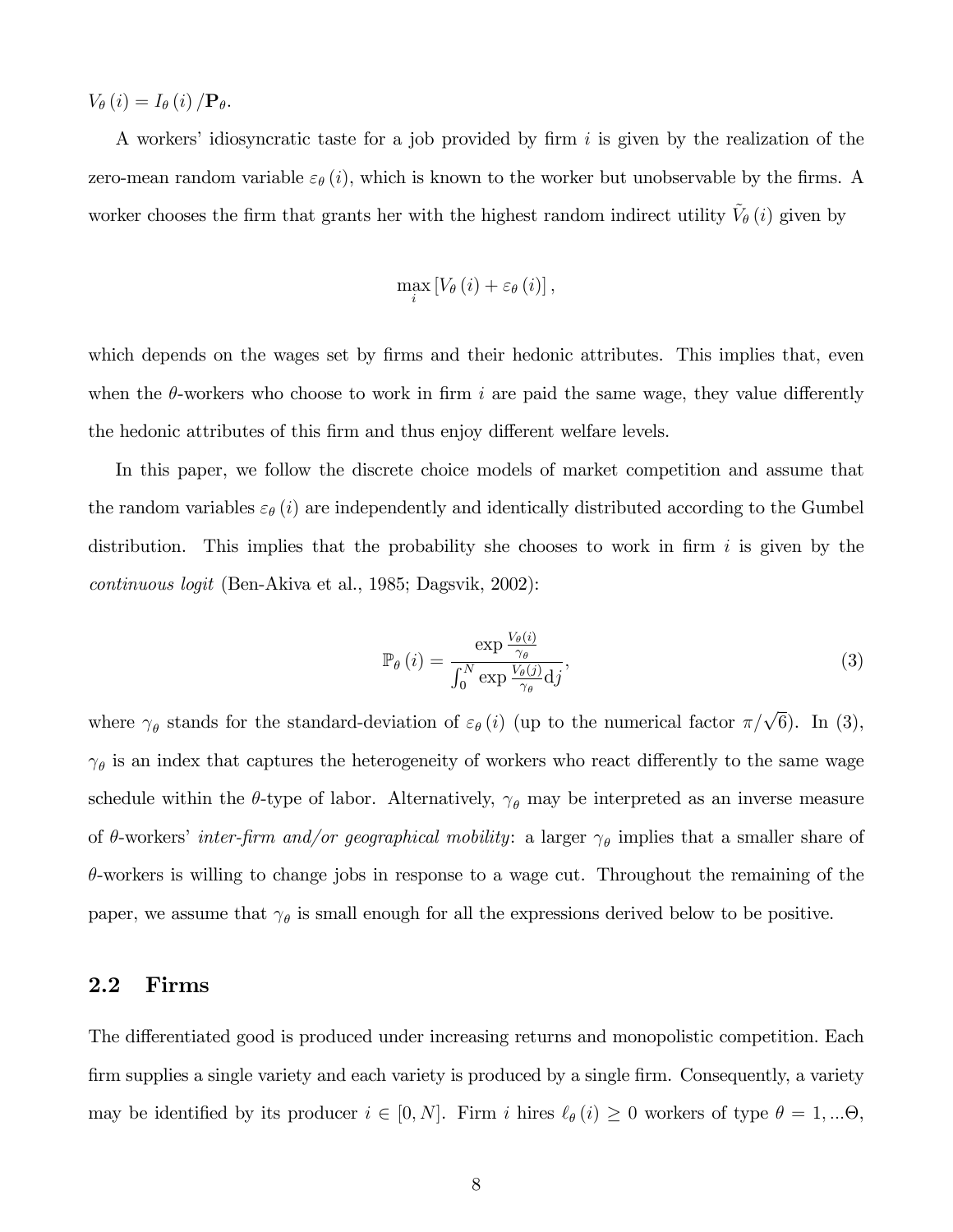and this firm's production function is given by a linear homogeneous function  $F[\mathbf{l}(i)]$ , where  $\mathbf{l}(i) \equiv (\ell_1(i), ..., \ell_{\Theta}(i))$ . The output of firm i is split between the fixed requirement f needed to undertake production and the quantity  $q(i)$  offered to consumers:

$$
q(i) + f = F\left[1(i)\right].\tag{4}
$$

Each firm i chooses the wage  $w_{\theta}(i)$  it pays to each type of labor  $\theta$  and attracts

$$
\ell_{\theta}(i) = L_{\theta} \mathbb{P}_{\theta}(i) \tag{5}
$$

 $\theta$ -workers. Because each firm is negligible to the market, when choosing the salary  $w_{\theta}(i)$  it will pay to the  $\theta$ -workers, firm i treats accurately the denominator of (3) as a given, very much like firms view the price index of the product market as a parameter in the Dixit-Stiglitz model. In contrast, the numerator of (3) is affected by the choice of  $w_{\theta}(i)$ . Therefore, firms face monopsonistic competition on the labor market.

By choosing the wage  $w_{\theta}(i)$  firm i determines its employment level  $\ell_{\theta}(i) = L_{\theta} \mathbb{P}_{\theta}(i)$ , which pins down the firm's output  $q(i) = F[I(i)] - f$ . Through its inverse demand function, this in turn determines the price  $p(i)$  at which firm i sells its variety. Hence, though firms operate on the product market as if there were monopolistic competition on this market, they cannot choose their prices  $p(i)$  independently of their wages  $w_{\theta}(i)$ . However, the price at which firm i can sell its variety is endogenous and determined by the demand for its variety. As a consequence, the equilibrium wage is determined by the competitive conditions on the labor and product markets through the demands for varieties.

Firm  $i$  maximizes its profits given by

$$
\pi(i) = p(i) q(i) - \sum_{\theta} w_{\theta}(i) \ell_{\theta}(i), \qquad (6)
$$

subject to the production function (4) and the inverse demand function obtained from (1). Form-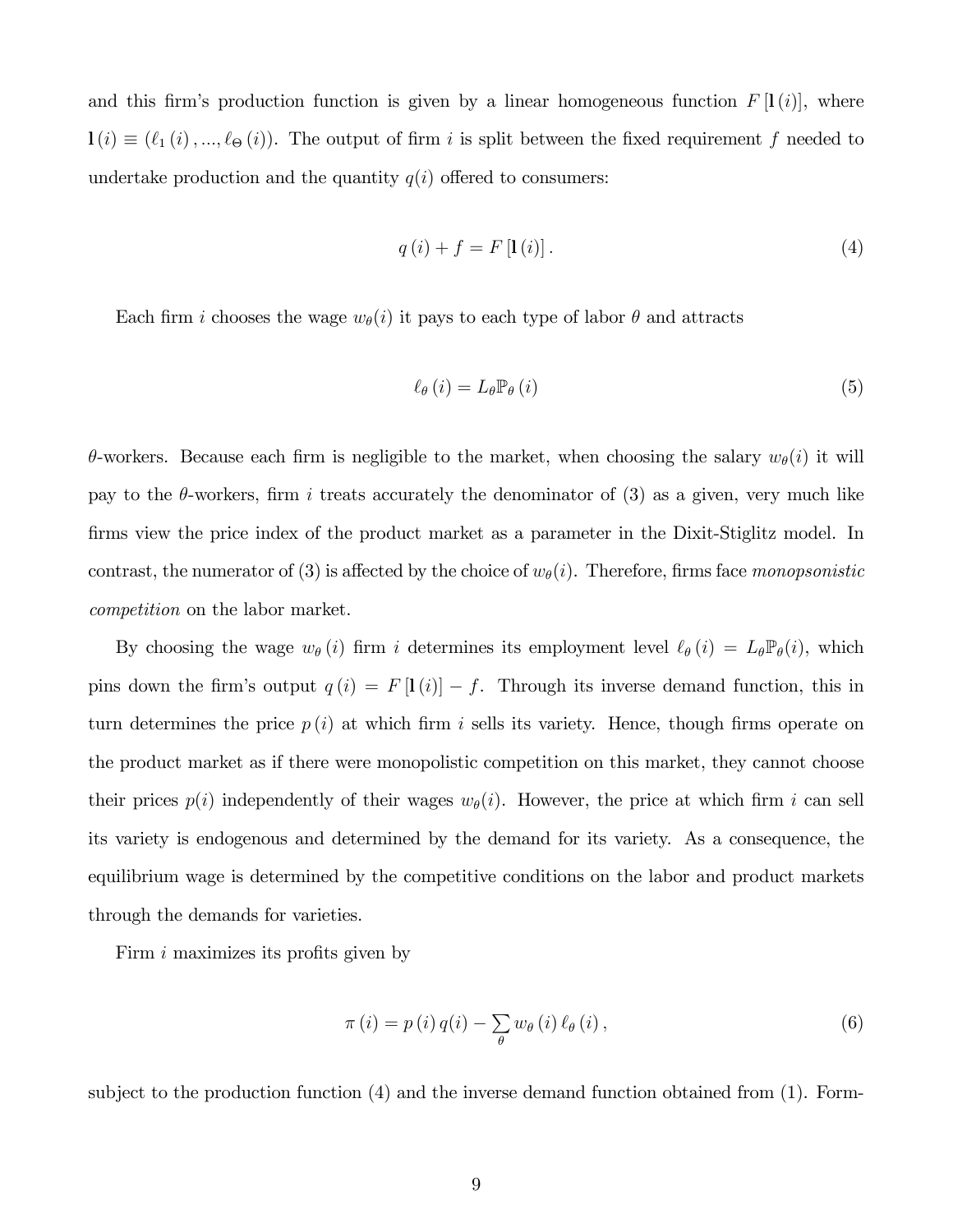ally, firm  $i$ 's profit-maximizing wages solve the following profit-maximizing conditions:

$$
\frac{d\pi(i)}{dw_{\theta}(i)} = p(i)\left[1 + \frac{\partial p(i)}{\partial q(i)}\frac{q(i)}{p(i)}\right]\frac{\partial q(i)}{\partial \ell_{\theta}(i)}\frac{\partial \ell_{\theta}(i)}{\partial w_{\theta}(i)} - \ell_{\theta}(i)\left[1 + \frac{\partial \ell_{\theta}(i)}{\partial w_{\theta}(i)}\frac{w_{\theta}(i)}{\ell_{\theta}(i)}\right] = 0.
$$

This expression says that the equilibrium wage  $w_{\theta}(i)$  set by firm i is such that the additional revenue earned by hiring  $\theta$ -workers at a higher wage is equal to the increase in the wage bill borne by the Örm. Note that the corresponding increase in marginal cost stems from the heterogeneity of the  $\theta$ -workers while the marginal revenue differs from the market price because of firm i's market power on the product market.

## 3 Equilibrium under a given number of firms

#### 3.1 Wage equation

Since firm i is negligible to the labor market, it accurately treats the denominator of  $(3)$  parametrically. Hence,

$$
\frac{\mathrm{d}\ell_{\theta}\left(i\right)}{\mathrm{d}w_{\theta}\left(i\right)} = \frac{V'_{\theta}\left(i\right)}{\gamma_{\theta}} \ell_{\theta}\left(i\right),\tag{7}
$$

where  $V'_{\theta}(i)$  denotes the marginal indirect utility of a  $\theta$ -type worker employed by firm i. The elasticity of firm  $i$ 's labor supply is thus given by

$$
e_{\theta}(i) = \frac{V_{\theta}'(i)}{\gamma_{\theta}} w_{\theta}(i).
$$

Thus, although the market supply of labor is perfectly inelastic, each firm faces a supply curve with a finite elasticity because the  $\theta$ -workers are heterogeneous ( $\gamma_{\theta} > 0$ ). Everything else being equal, the more heterogeneous the  $\theta$ -workers, the smaller the elasticity of the supply curve. By contrast, the labor supply curve is infinitely elastic when  $\theta$ -workers care only about their wage  $(\gamma_{\theta}=0).$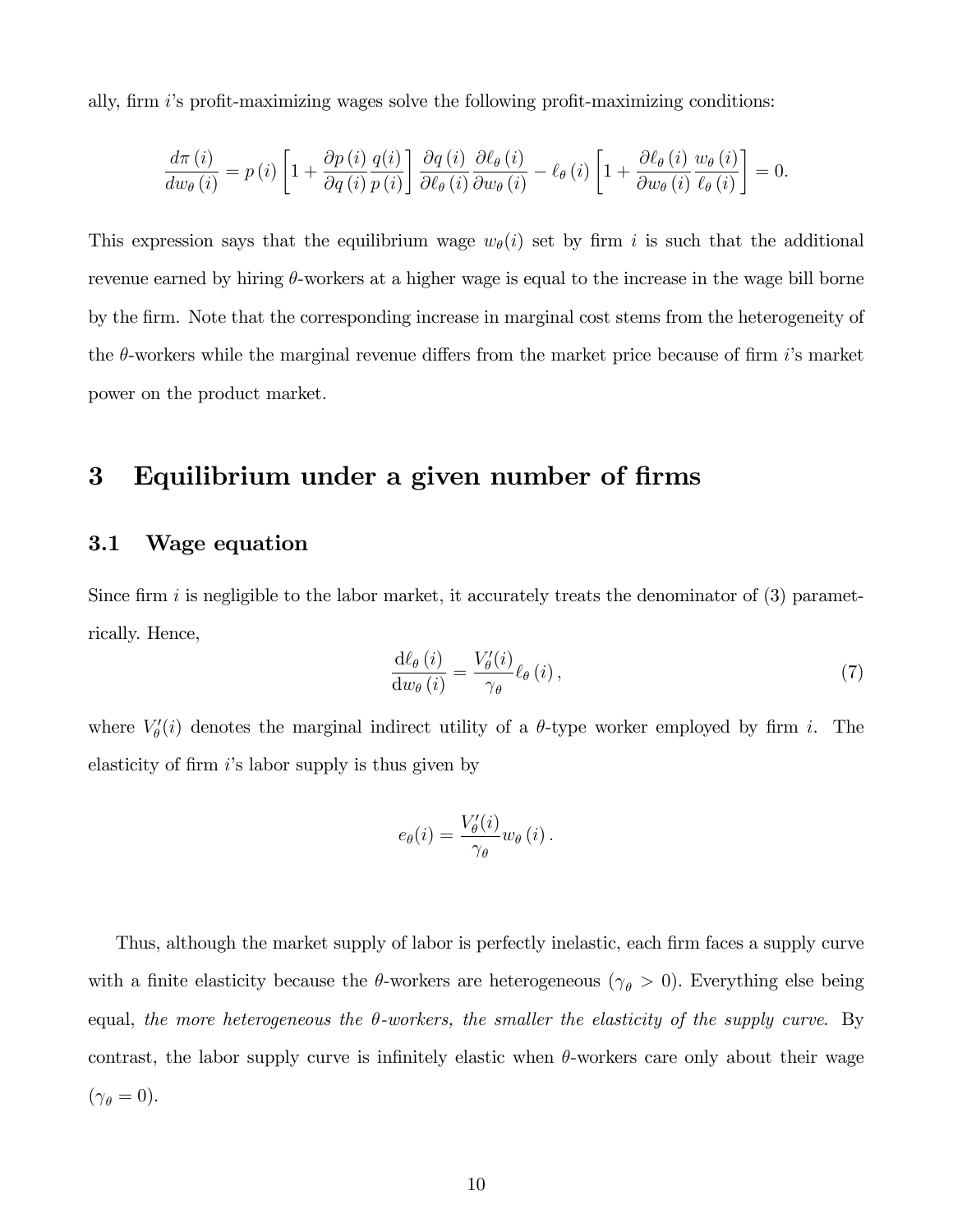In the special case where preferences are given by  $(2)$ , the elasticity of firm is labor supply is

$$
e_{\theta}(i) = \frac{w_{\theta}(i)}{\gamma_{\theta} \mathbf{P}_{\theta}},
$$

which implies that the elasticity rises when the price index falls, e.g. through a higher elasticity of substitution  $\sigma$ . The intuition is easy to grasp. In choosing their employer, workers face a trade-off between the hedonic job attributes (the value of  $\varepsilon_{\theta}(i)$ ) and the nominal wage. Since the indirect utility rises when prices are lower, workers put more weight on their nominal wage than on the hedonic attributes. This increases the elasticity of the labor supply schedules and weakens firms monopsony power. Observe that the same holds when the  $\theta$ -workers become more homogeneous. In the limit, when they are homogeneous ( $\gamma_{\theta} = 0$ ), we fall back on the standard case of a perfectly elastic labor supply. This highlights the role of workers' heterogeneity for firms to face elastic labor supplies.

The following proposition is a summary.

**Proposition 1.** A firm's labor supply gets more elastic as the product market becomes more competitive, the workers more homogeneous, or both.

We now come to the wage determination. Using  $(7)$ , we obtain the following wage equation:

$$
w_{\theta}^{*}(i) = p(i) \left[ 1 + \frac{q(i)}{p(i)} \frac{\partial p(i)}{\partial q(i)} \right] F'_{\theta}(i) - \frac{\gamma_{\theta}}{V'_{\theta}(i)},
$$
\n(8)

where  $F'_{\theta}(i)$  denotes the derivative of F (and thus of  $q(i)$ ) with respect to  $\ell_{\theta}(i)$ . Note that  $V'_{\theta}(i)$ depends wages and market prices, so that the wage equation is not additively separable in the effects of firms' market power and workers' heterogeneity.

The equilibrium wage of  $\theta$ -workers differs from their marginal value product,  $p(i)F'_{\theta}(i)$ . To be precise, the exploitation of workers has *two* sources. First, firms use their monopoly power on the product market to set a markup equal to  $1/(1 + (q/p)(\partial p/\partial q)) > 1$  times the marginal cost. As a consequence, the  $\theta$ -workers' wage is evaluated at to the marginal value product times the inverse markup, that is, wages are determined by the marginal revenue, not by the market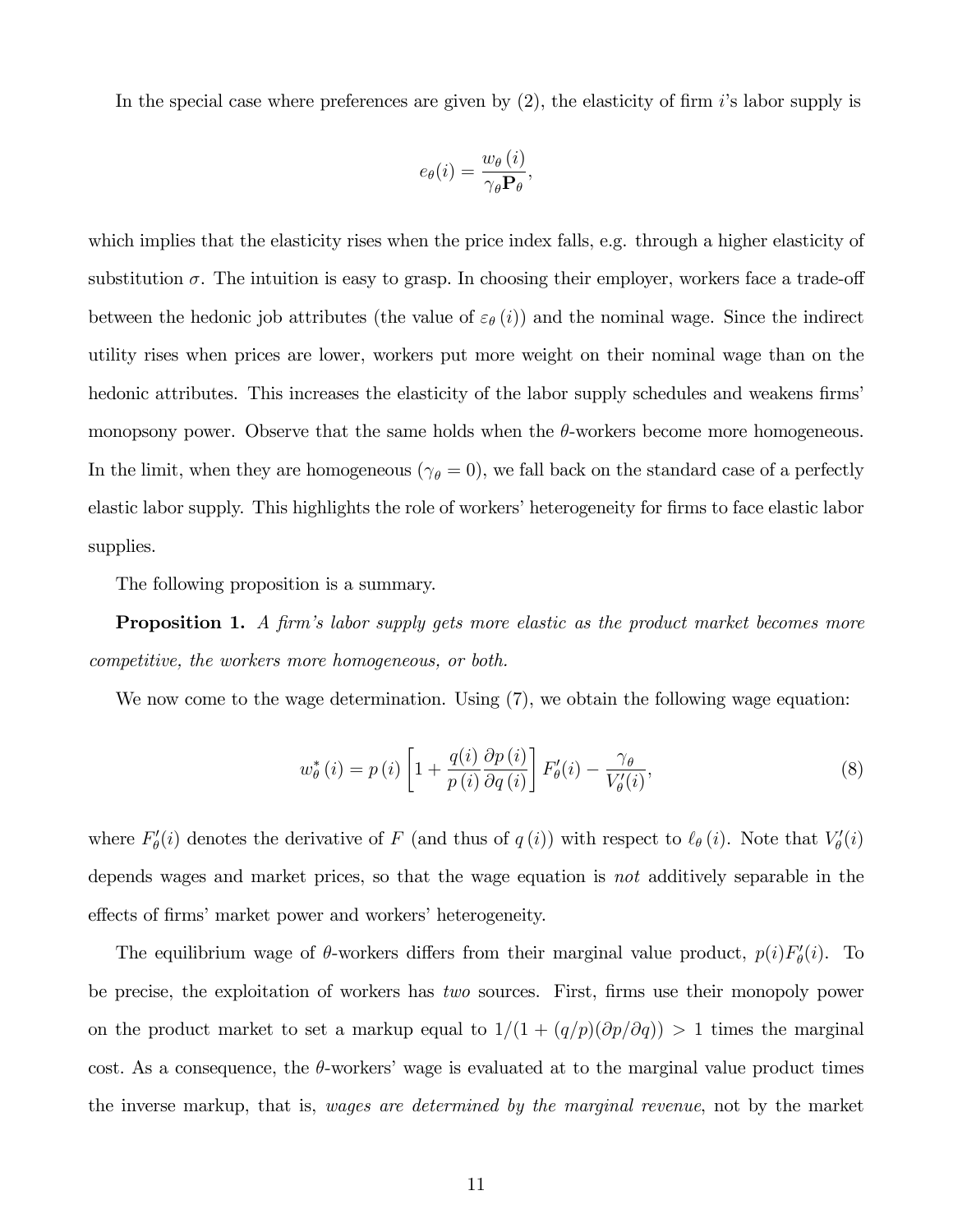price. Econometric estimations undertaken by Anderson and van Wincoop (2004) show that the elasticity  $-1/(q/p)(\partial p/\partial q)$  varies from 5 to 10, which suggests a first exploitation rate of about 10 to 20 percent of the marginal value product.

Second, since  $\theta$ -workers are heterogeneous in their preferences for employers, firms exercise their clout to pay the  $\theta$ -workers a wage smaller than the marginal revenue. The wage drop is equal to  $\gamma_{\theta}/V_{\theta}'(i)$ , and thus depends on market prices. It follows from (3) that a higher marginal indirect utility incentivizes workers to seek better paid jobs rather than better hedonic attributes. Indeed, since lower prices increase the value of the marginal indirect utility, tougher competition on the product market reduces the negative effect that the heterogeneity of preferences for jobs exercises on wages.

As noticed by Boal and Ransom (1997), Pigou (1924) used the ratio  $1/e_{\theta} = (\gamma_{\theta}/V_{\theta}')/w_{\theta}$  to measure labor exploitation. According to recent estimations the firm's labor supply elasticity would range from 2 to 4 (Manning, 2003; Ashenfelter et al., 2010), suggesting a second exploitation rate varying from 25 to 50 percent of the observed wage. Accordingly, the degree of exploitation of labor is far from being negligible. There is 'double exploitation' of labor, that is, an income transfer away from workers to firms, generated by the interaction between the product and labor markets. It is worth stressing that the double exploitation is here the unintentional consequence of decisions made by a great number of firms and workers.

Thus far, the equilibrium price  $p(i)$  is undetermined. Given the symmetry of our setting, we find it natural to focus on symmetric market outcomes, which helps us to find how the price is determined. Under symmetry,

$$
\ell_{\theta}(i) = L_{\theta}/N \qquad q(i) = q \qquad p(i) = p.
$$

Using (4) and  $\ell_{\theta}(i) = L_{\theta}/N$ , the equilibrium output

$$
q^* \equiv F(L_1/N, ..., L_{\Theta}/N) - f
$$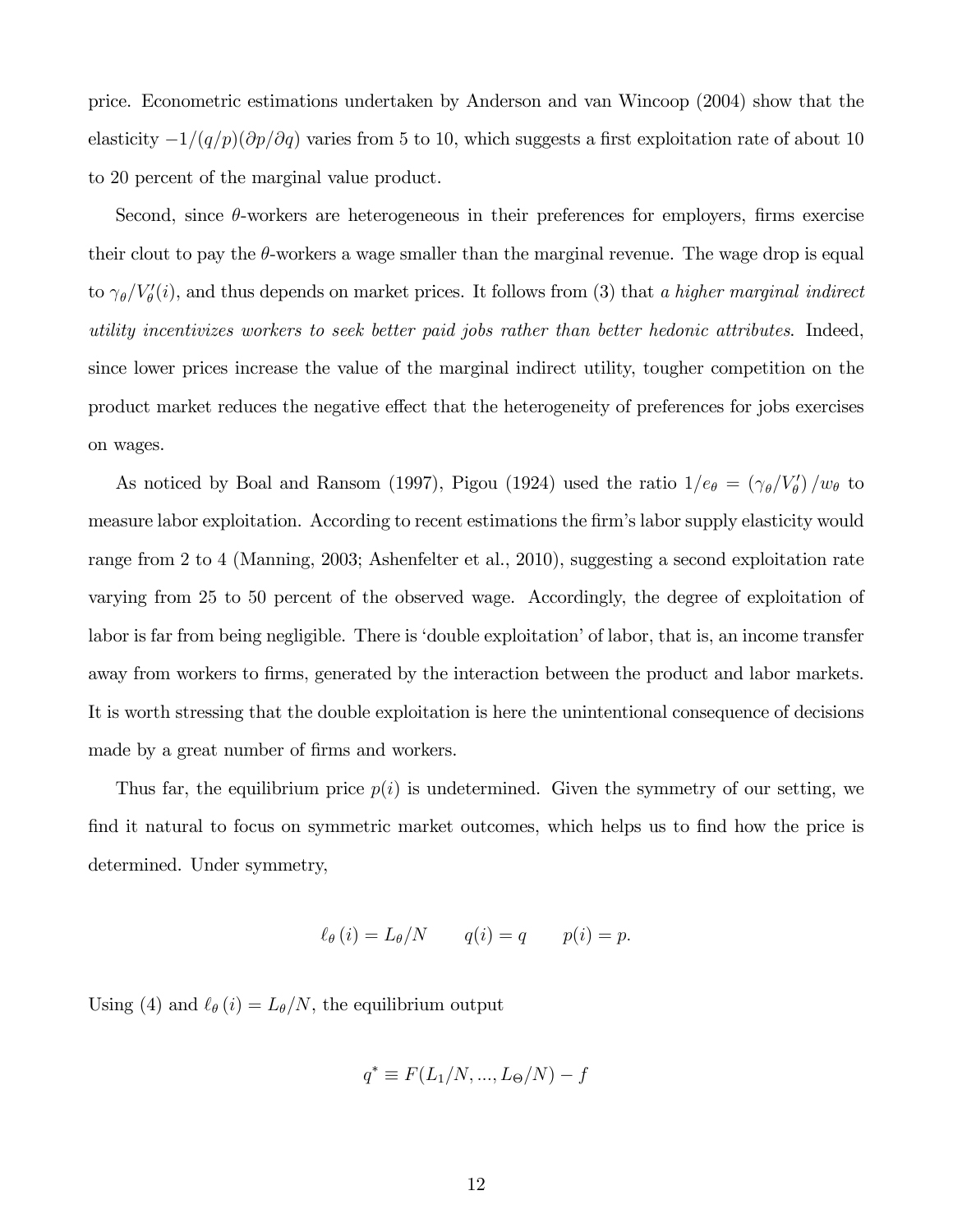decreases with the number of firms.

As for the equilibrium price, it must be such that the value of production,  $p(F(L) - Nf)$ , is equal to the total expenditure on the differentiated varieties,  $E$ :

$$
p^* = \frac{E}{F(\mathbf{L}) - Nf}.\tag{9}
$$

The equilibrium price is linear in workers' total expenditure on the differentiated product, which varies with the incomes of all types of labor. The total income of  $\theta$ -workers is equal to the sum of their wages, share of total profits and initial endowments of the homogeneous good:

$$
I_{\theta} = L_{\theta} w_{\theta} + \frac{L_{\theta}}{L} \left( E - \sum_{t} w_{t} L_{t} \right) + \frac{L_{\theta}}{L} H.
$$

Since  $I_{\theta}$  is endogenous, the equilibrium price and wages are implicit functions of N. Yet, although an explicit solution for  $w_{\theta}^*$  seems to be out of reach, the above expressions will be used below to better understand the interactions between the product and labor markets.

#### 3.2 The equilibrium in the C-D-C case

The above expressions become easier to interpret in the **C-D-C** case, assuming further that workers are homogeneous in their taste for goods,  $\mu_{\theta} = \mu$ . In this case, the equilibrium price is given by

$$
p^* = \frac{\mu}{1 - \mu} \frac{H}{F(\mathbf{L}) - Nf},\tag{10}
$$

which is independent of  $\sigma$  and  $\gamma_{\theta}$ . This expression shows that a larger number of firms yields a higher market price, a result that runs against the conventional wisdom, which states that entry leads to lower market prices. This may be explained as follows. A larger number of firms makes competition tougher on the product market, thus pushing the market price downward. However, when the labor force  $L$  remains constant, the entry of new firms reduces the employment and output of each firm  $(F(L/N) - f)$ , which in turn fosters a higher price on the product market.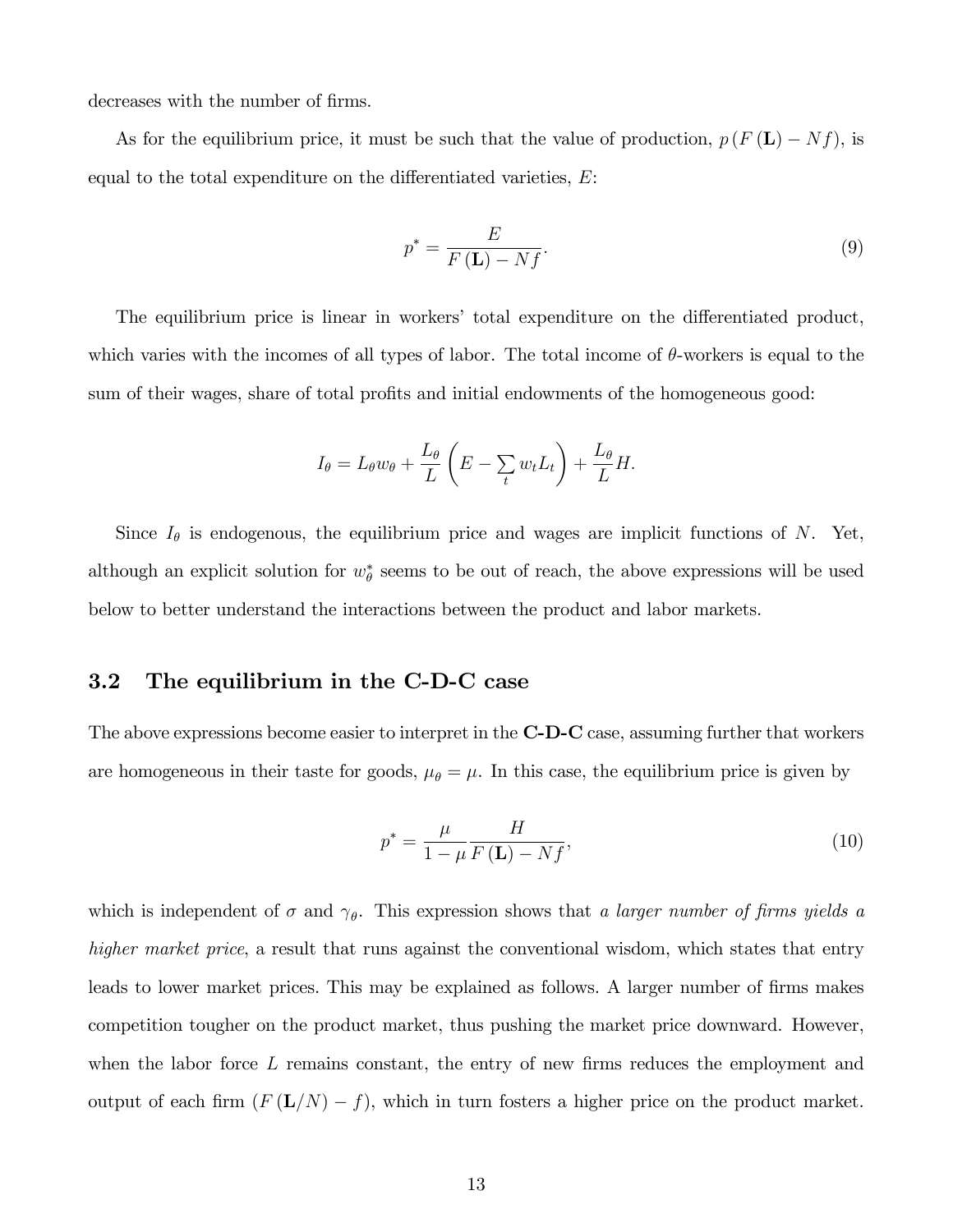What  $(10)$  shows is that the latter effect dominates the former when workers share the same preferences for goods. There is no reason to expect this result not to hold when workers have heterogeneous tastes for goods.

Wages are now explicitly given by

$$
w_{\theta}^* = \frac{\sigma - 1}{\sigma} p^* F_{\theta}' - \gamma_{\theta} \mathbf{P}^*, \quad \text{where} \quad \mathbf{P}^* = N^{-\mu/(\sigma - 1)} (p^*)^{\mu}.
$$
 (11)

This expression shows that the equilibrium wage of  $\theta$ -workers depends on the product market for the following three reasons. First, wages depend on the market price  $p^*$ , which determines the marginal value product of labor  $(p^*F'_\theta)$ .

Second,  $(\sigma - 1)/\sigma < 1$  represents firms' relative markdown generated by monopolistic competition on the product market. As observed by Robinson (1933), when there is imperfect competition on the product market, the equilibrium wage is smaller than the competitive wage, the markdown being given here by  $(\sigma - 1)/\sigma < 1$ . Even in the absence of imperfections on the labor market ( $\gamma_{\theta} = 0$ ), imperfect competition on the product market translates into a wage smaller than the competitive wage because firms strives to produce less and, accordingly, hire fewer workers. Moreover, as the degree of firms' monopoly power on the product market rises, that is,  $\sigma$  falls, it follows from (10) and (11) that the equilibrium wage decreases. The argument is straightforward. Since firms further reduce their output, they hire fewer workers, thereby making competition on the labor market softer.

Third,  $\theta$ -workers' hedonic job attributes are measured by  $\gamma_{\theta}P^*$ , which depends on the price of the differentiated good and the income share  $\mu$  spent on this good. This second markdown increases with the market price  $p^*$ . Indeed, a higher price reduces the marginal indirect utility of the differentiated good, and thus increases the relative value of the hedonic attributes. As a consequence, workers are willing to trade these attributes for a lower wage.

Consider now a positive shock on the market price  $p^*$ , such as a higher degree of product differentiation. This gives rise to the following two opposite effects. On the one hand, a higher market price has a direct positive impact on wage - see the first term of  $w_{\theta}^*$ . On the other hand,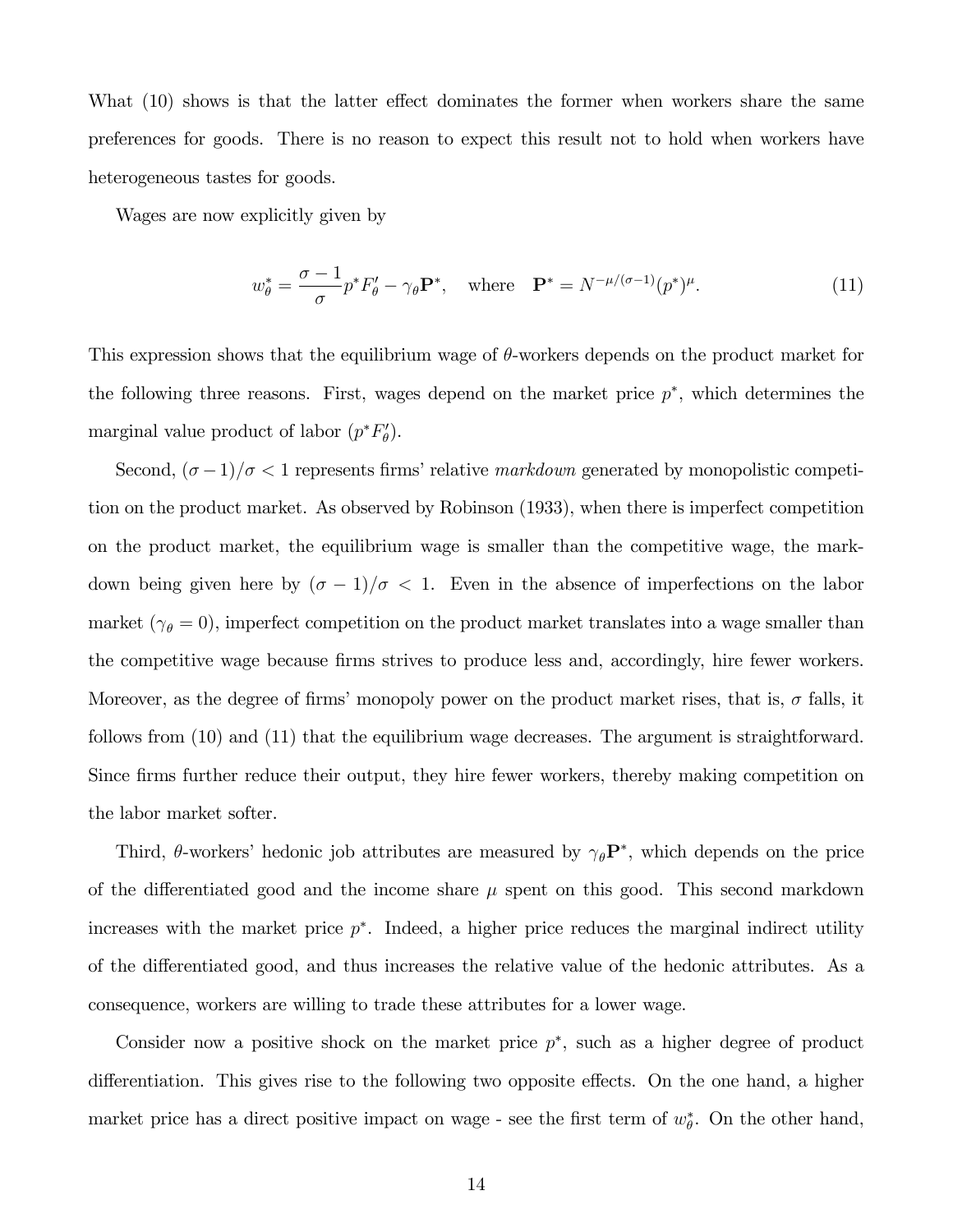this increases the price index, which raises the degree of labor exploitation - see the second term of  $w_{\theta}^*$ . Differentiating (11) with respect to  $p^*$  shows that the former effect is stronger than the latter one: the equilibrium wages rise with the market price. In addition, an increase in  $f$  being equivalent to an hike in  $p^*$ , workers earn a higher wage in industries where the degree of increasing returns is higher. Indeed, when  $f$  rises, the quantity produced for consumption gets smaller. This in turn allows Örms to sell at a higher price, and thus to pay a higher wage.

Note, finally, that  $w_{\theta}^*$  as given by (11) is a fairly involved function of N. Nevertheless, we show in Appendix that the equilibrium wage always increases with the number of firms. Indeed, a larger number of firms operating under increasing returns makes competition tougher on the labor market, and thus leads to a higher wage for any given  $\sigma$ .

In sum, the above discussion shows that the interaction between the product and labor markets is fairly involved, even in the C-D-C case.

#### 3.3 The wage structure

Consider now any two different types of labor,  $\theta = k, l$ . Then, we have:

$$
w_k^* = \frac{F'_k}{F'_l} \left( w_l^* + \frac{\gamma_l}{V'_l} \right) - \frac{\gamma_k}{V'_k}.
$$
 (12)

When all workers are homogeneous ( $\gamma_k = \gamma_l = 0$ ), we fall back on the well-known equality between the wage ratio  $w_k^*/w_l^*$  and the marginal productivity ratio  $F_k'/F_l'$ . By contrast, when workers are heterogeneous ( $\gamma_k > 0$  and  $\gamma_l > 0$ ), this equality ceases to hold. The relationship between the wage ratio and the marginal productivity ratio now depends on  $\gamma_{\theta}$  and  $V'_{\theta}$ , which reflect the different attitudes of workers toward job attributes  $(\gamma_{\theta})$  and consumption goods  $(V_{\theta}')$ . Hence, workers' heterogeneity suffices to break down the classical relationship between the productivity and wage ratios. In other words, workers' heterogeneity generates *direct interactions* between the labor and product markets through the parameters  $\gamma_{\theta}/V_{\theta}'$ , which has redistributional implications between types of labor. For example, the heterogeneity of type-l workers positively affects type- $k$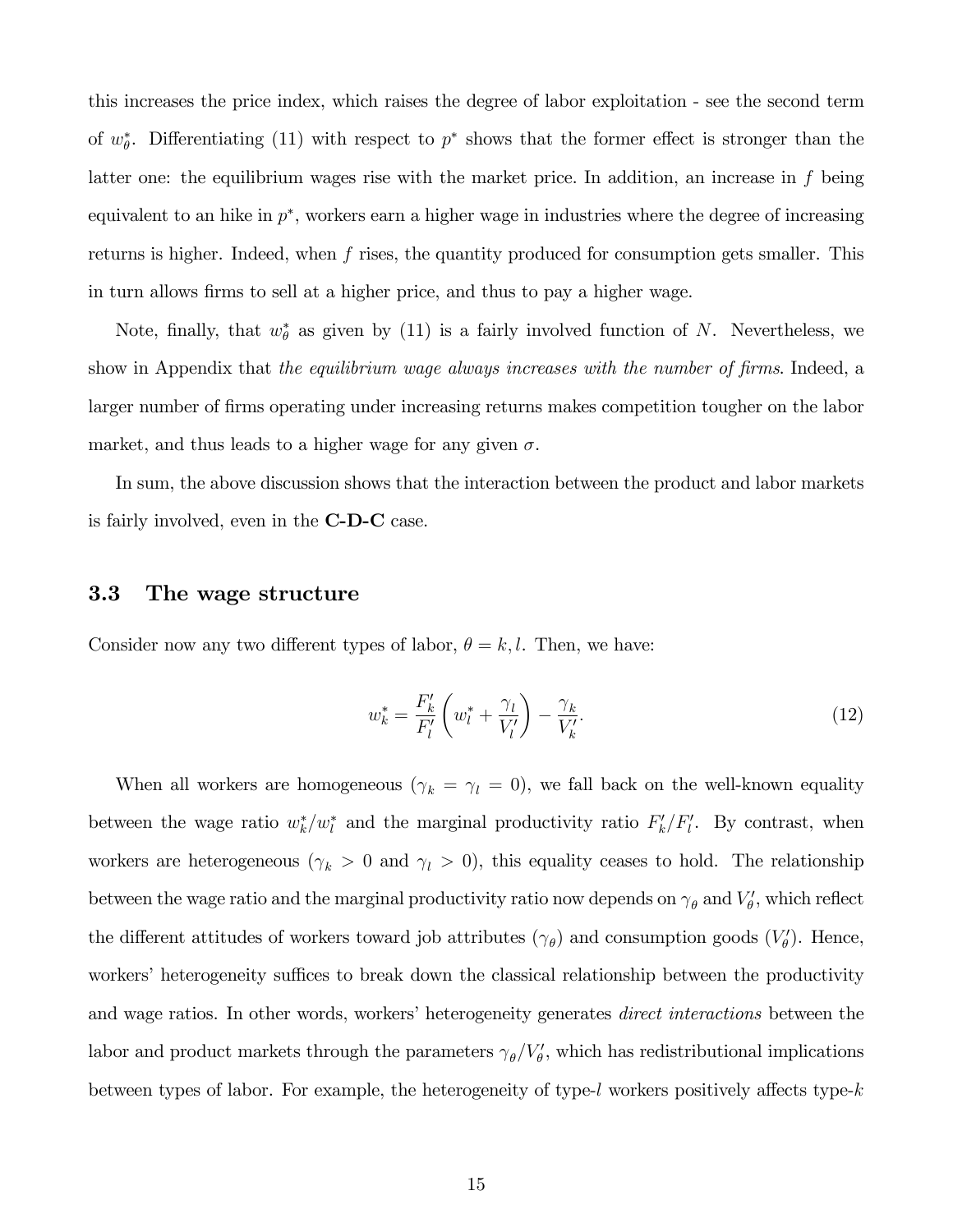workers when these ones are homogeneous ( $\gamma_k = 0$  and  $\gamma_l > 0$ ):

$$
\frac{w_k^*}{F_k'} = \frac{w_l^*}{F_l'} + \frac{\gamma_l}{V_l'} > \frac{w_l^*}{F_l'}.
$$

To further illustrate, we first consider the **C-D-C** setting in which workers share the same preferences for goods and for jobs  $(\mu_k = \mu_l \text{ and } \gamma_k = \gamma_l = \gamma)$ , but differ in productivity  $(F'_k > F'_l)$ . In this case, (12) becomes:

$$
w_k^* = \frac{F'_k}{F'_l} w_l^* + \left(\frac{F'_k}{F'_l} - 1\right) \gamma \mathbf{P}^*.
$$

Since  $F'_k > F'_l$ , this expression implies the following result.

**Proposition 2.** More workers' heterogeneity, a greater monopoly power on the product market, or both exacerbate the wage difference between the more and less productive types of labor.

Intuitively, the relative value of hedonic job attributes is lower for the high-wage workers than for the low-wage workers, thus making the high-wage workers more sensitive to wage differences than the low-wage workers. Moreover, the premium paid to the more productive workers rises when competition on the product market is relaxed, perhaps through product differentiation. To put it differently, intensifying competition on the goods market shrinks the discrepancy between wages and workers' productivity.

This concurs with MacDonald and Reynolds (1994) who found substantial evidence that the wedge between the wage and the marginal value product is higher for a young baseball player than for an experienced player. These authors showed that salary differences between first and second rank performers greatly exaggerate talent differences. It is worth stressing that the productivity level of workers reflects here their skill level as well as their relative scarcity. In the same spirit, since academics are likely to display fairly heterogeneous preferences in taste for jobs, universities will pay disproportionately high salaries to the super-stars, while underpaying the others.

We now consider the reverse case in which all workers have the same productivity  $(F'_k = F'_l)$ but different attitudes toward non-monetary job attributes  $(\gamma_k < \gamma_l)$ . It is then readily verified that (12) is equivalent to

$$
w_k^* - w_l^* = (\gamma_l - \gamma_k)\mathbf{P}^* > 0.
$$
\n
$$
(13)
$$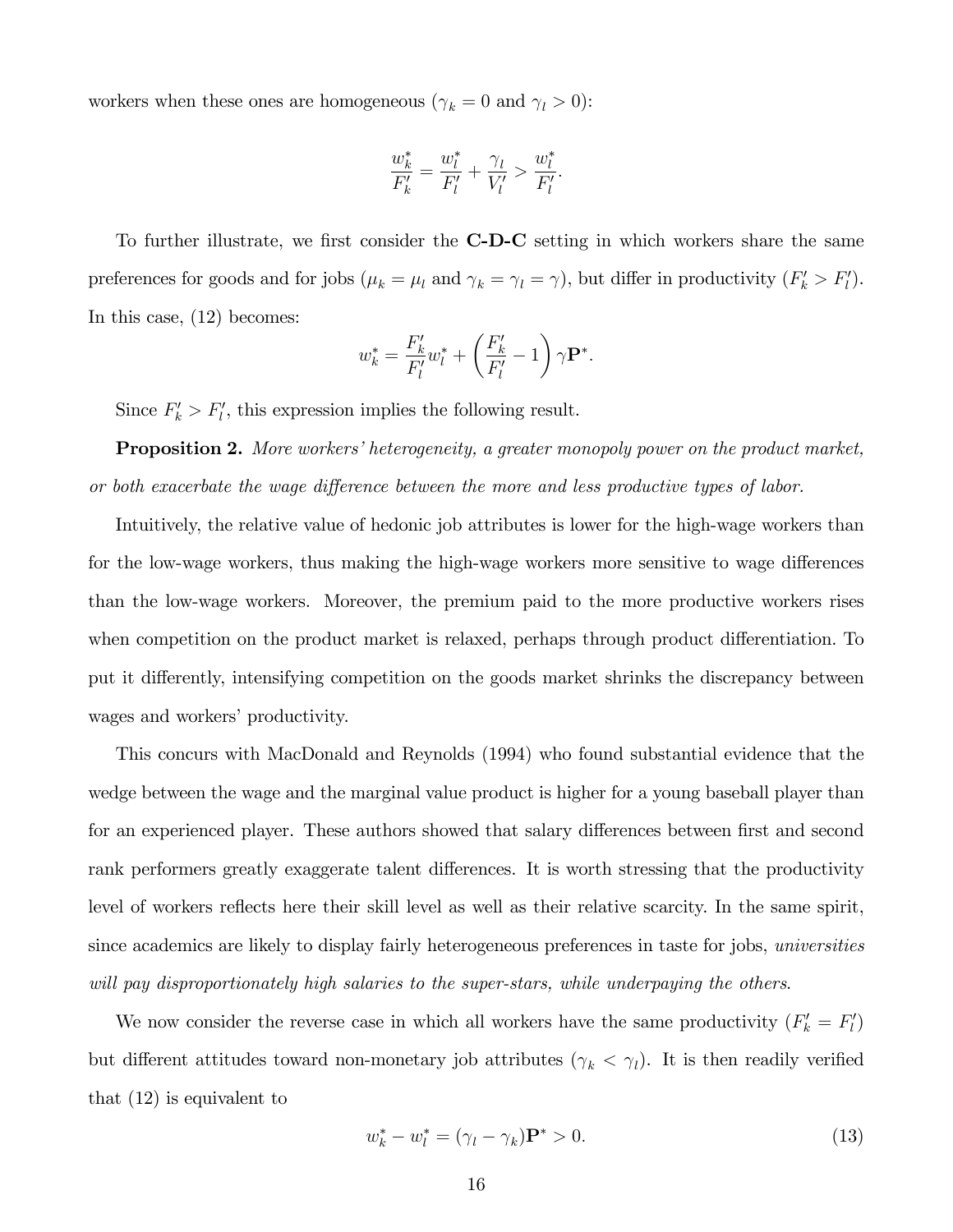Ever since Gary Becker, there is a wide consensus in economic theory that increasing competition tends to reduce wage discrimination. And indeed, (13) shows that wage discrimination between the two types of labor declines as the product market gets more competitive, that is, when the price index falls. For example, Black and Strahan  $(2001)$  find that the gap between menís and womenís wages shrunk after the deregulation of the banking sector in the US, but did not disappear. Indeed, the wage gap never vanishes as long as  $\gamma_k$  and  $\gamma_l$  differ.

Since the expression  $(13)$  remains valid under free entry, that is, when firms' profits are zero, we may conclude that wage discrimination is not caused by the sole existence of a rent on the product market allocated by firms among different groups of workers. Rather, *heterogeneity is the cause* and discrimination the consequence. To be precise, wage discrimination reflects the heterogeneity of workers between groups of workers, while discrimination is exacerbated when profits are positive and/or the market becomes less competitive.

### 4 The free-entry equilibrium

In this section, we assume that firms are free to enter and exit the market and study how this process affects the product and labor markets. Substituting  $(8)$  and  $(9)$  into  $(6)$ , we obtain the zero-profit condition:

$$
N\pi(i) = E - \sum_{\theta} w_{\theta} L_{\theta} = -\frac{E}{F(\mathbf{L}) - Nf} \left( Nf + \frac{q}{p} \frac{\partial p}{\partial q} F(\mathbf{L}) \right) + \sum_{\theta} \frac{\gamma_{\theta} L_{\theta}}{V_{\theta}'} = 0.
$$

Therefore, the equilibrium mass of firms is implicitly given by

$$
N^* = \frac{F(\mathbf{L})}{f} \frac{\sum_{\theta} \frac{\gamma_{\theta} L_{\theta}}{V_{\theta}'} - E \frac{q}{p} \frac{\partial p}{\partial q}}{\sum_{\theta} \frac{\gamma_{\theta} L_{\theta}}{V_{\theta}'} + E}.
$$
(14)

Inspecting (14) reveals that increasing firms' market power on both the product market (the demand elasticity  $-(q/p)(\partial p/\partial q)$  becomes smaller) and the labor market ( $\gamma_{\theta}$  increases) results in a higher number of firms under free entry, the reason being that competition is relaxed on both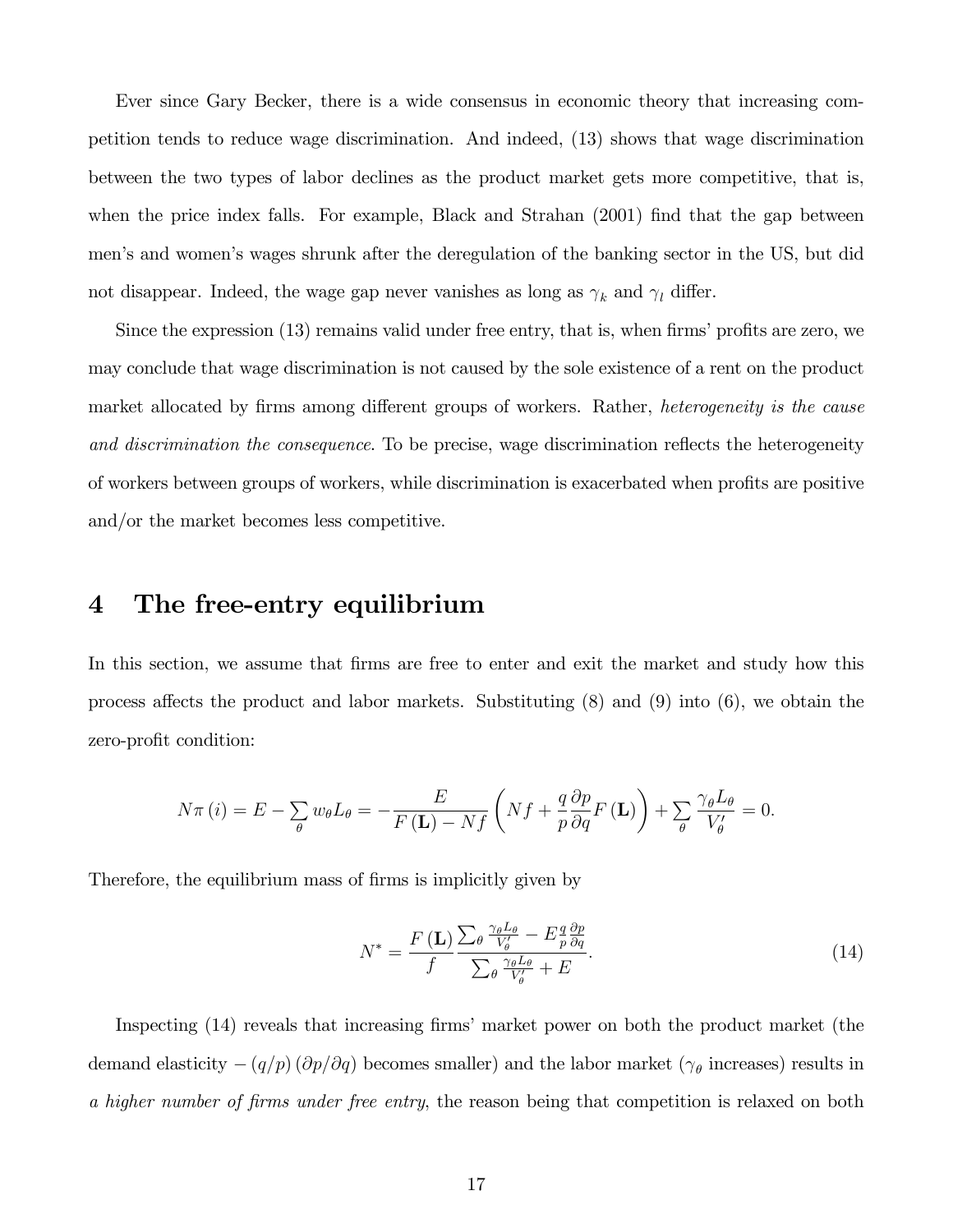markets.

Using  $(14)$  allows one to show how entry affects the structure of prices and wages. First, substituting  $(14)$  into  $(9)$ , we obtain the free-entry equilibrium price:

$$
p^* = \frac{1}{1 + \frac{q}{p} \frac{\partial p}{\partial q}} \frac{E + \sum_{\theta} \frac{\gamma_{\theta} L_{\theta}}{V_{\theta}'} }{F(\mathbf{L})},\tag{15}
$$

which now depends on the whole range of heterogeneity indices  $\gamma_{\theta}$ . This price encapsulates a 'double markup' expressed through firms' relative markup on the product market and the weighted sum of heterogeneity indices on the labor markets. These two effects reinforce each other.

As for the free-entry equilibrium wage of a  $\theta$ -worker, it is still given by (8) where  $p^*$  is now given by  $(15)$ :

$$
w_{\theta}^* = \left( E + \sum_t \frac{\gamma_t L_t}{V_t'} \right) \frac{F_{\theta}'}{F(\mathbf{L})} - \frac{\gamma_{\theta}}{V_{\theta}'}.
$$
 (16)

The expressions (14), (15) and (16) highlights how the two sources of market imperfection interact to determine the equilibrium number of firms, price and wages.

When firms' monopoly power on the product market increases, e.g., varieties become more differentiated, wages are depressed as long as the number of firms is given. However, the entry of new Örms provides workers with a wider range of job opportunities, which tends to push wages upward. As a result, the impact of entry on wages is a priori undetermined.

In order to better understand what is going on, let us consider the benchmark case of perfectly competitive labor markets ( $\gamma_{\theta} = 0$  for all  $\theta$ ). The corresponding equilibrium price and wages are given by

$$
\hat{p} = \frac{\hat{E}}{F(\mathbf{L})} \frac{1}{1 + \frac{q}{p} \frac{\partial p}{\partial q}} \qquad \hat{w}_{\theta} = \frac{\hat{E}}{F(\mathbf{L})} F'_{\theta},\tag{17}
$$

where  $\overline{E}$  is the total expenditure on the differentiated good at the monopolistically competitive equilibrium.

Comparing (16) and (17) reveals that the free-entry equilibrium wage  $w_{\theta}^*$  exceeds the compet-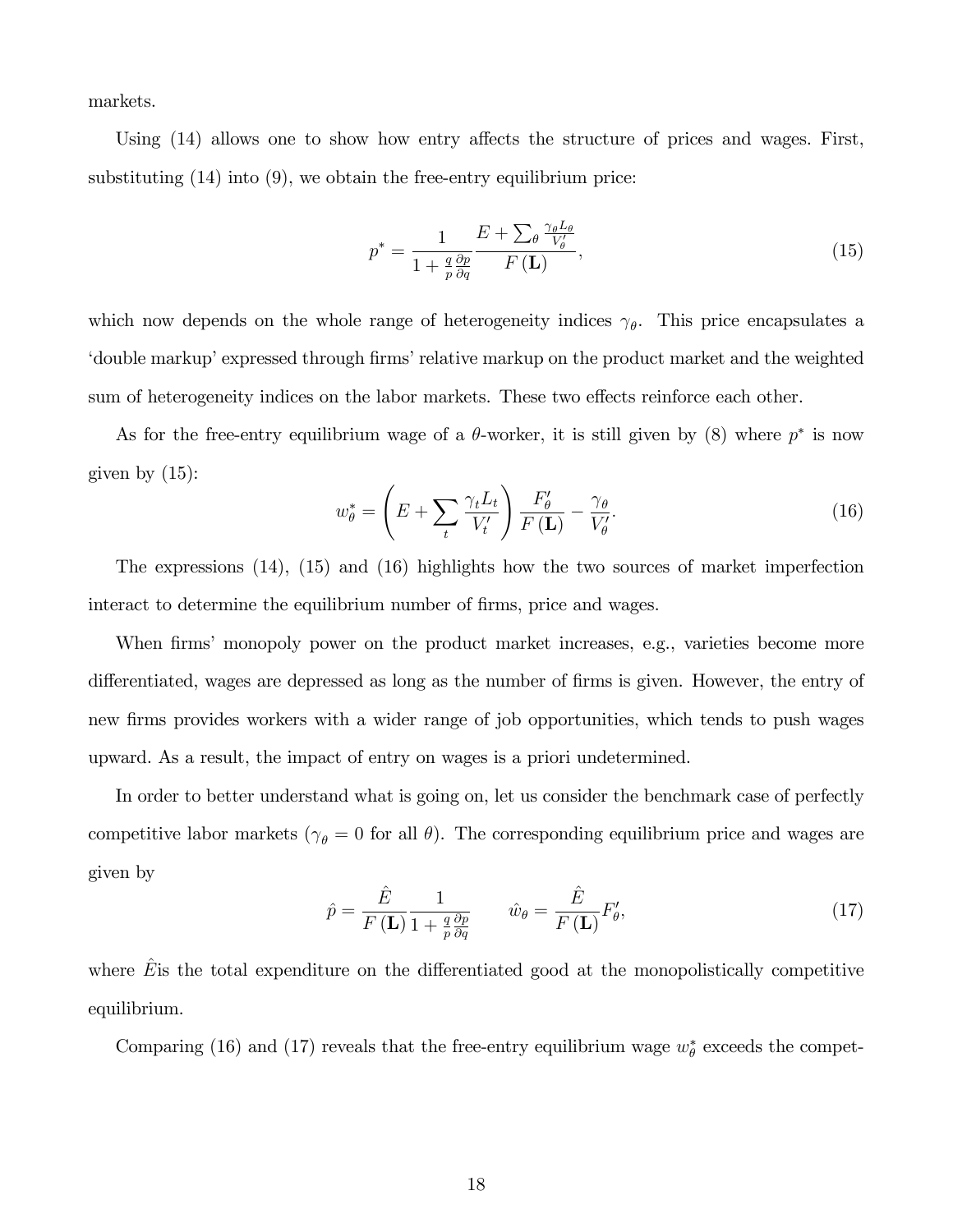itive wage  $\hat{w}_{\theta}$  if and only if

$$
\left(\frac{E-\hat{E}}{\sum_{t}\gamma_{t}L_{t}/V_{t}'}+1\right)\frac{F_{\theta}'}{F(\mathbf{L})}>\frac{\gamma_{\theta}/V_{\theta}'}{\sum_{t}\gamma_{t}L_{t}/V_{t}'}.
$$
\n(18)

Since  $V_t'$  varies with the price level and the mass of varieties, which both depend on  $E$ , and thus on wages, we are unable to determine under which conditions (18) holds.

However, when consumers share the same CES preferences, things become much easier to interpret because all workers spend the same share of their earnings on the differentiated good, which makes the distribution of their earnings irrelevant for the determination of consumers' expenditures  $E.$  Specifically, we have

$$
\frac{E - \hat{E}}{\mathbf{P} \sum_{t} \gamma_t L_t} = 0 \quad \text{if } \mu_{\theta} = \mu,
$$

so that (18) becomes

$$
\frac{F_{\theta}'}{F(\mathbf{L})} > \frac{\gamma_{\theta}}{\sum_{t} \gamma_{t} L_{t}}.
$$

This inequality shows that the  $\theta$ -workers earn a wage exceeding the competitive wage when the ratio of their marginal productivity to the average production of labor exceeds the ratio of their heterogeneity index to the average index. In particular, workers with lower heterogeneity indices benefit from the presence of equally productive workers who have higher heterogeneity as they extract more than their competitive wage. When workers differ in preferences  $(\mu_{\theta})$ , this effect is stronger when monopsonistic competition on the labor market redistributes workers' earnings towards those who have a higher  $\mu_{\theta}$ , the reason being that the total expenditure E increases and, eventually, exceeds  $\hat{E}$ . Thus, contrary to the conventional wisdom, we have:

Proposition 3. Freeentry on the product market does not wash out the between-type redistributional effects of workers' heterogeneity.

More generally, an increase in  $\gamma_{\theta}$  gives rise to two opposite effects. First, it increases firms monopsony power over the  $\theta$ -workers, which allows the incumbent firms to pay them lower wages. Second, the incumbents make higher profits, which invites entry; this shifts upward the demand for labor, and thus push wages upward. As shown by differentiating (16) with respect to  $\gamma_{\theta}$ ,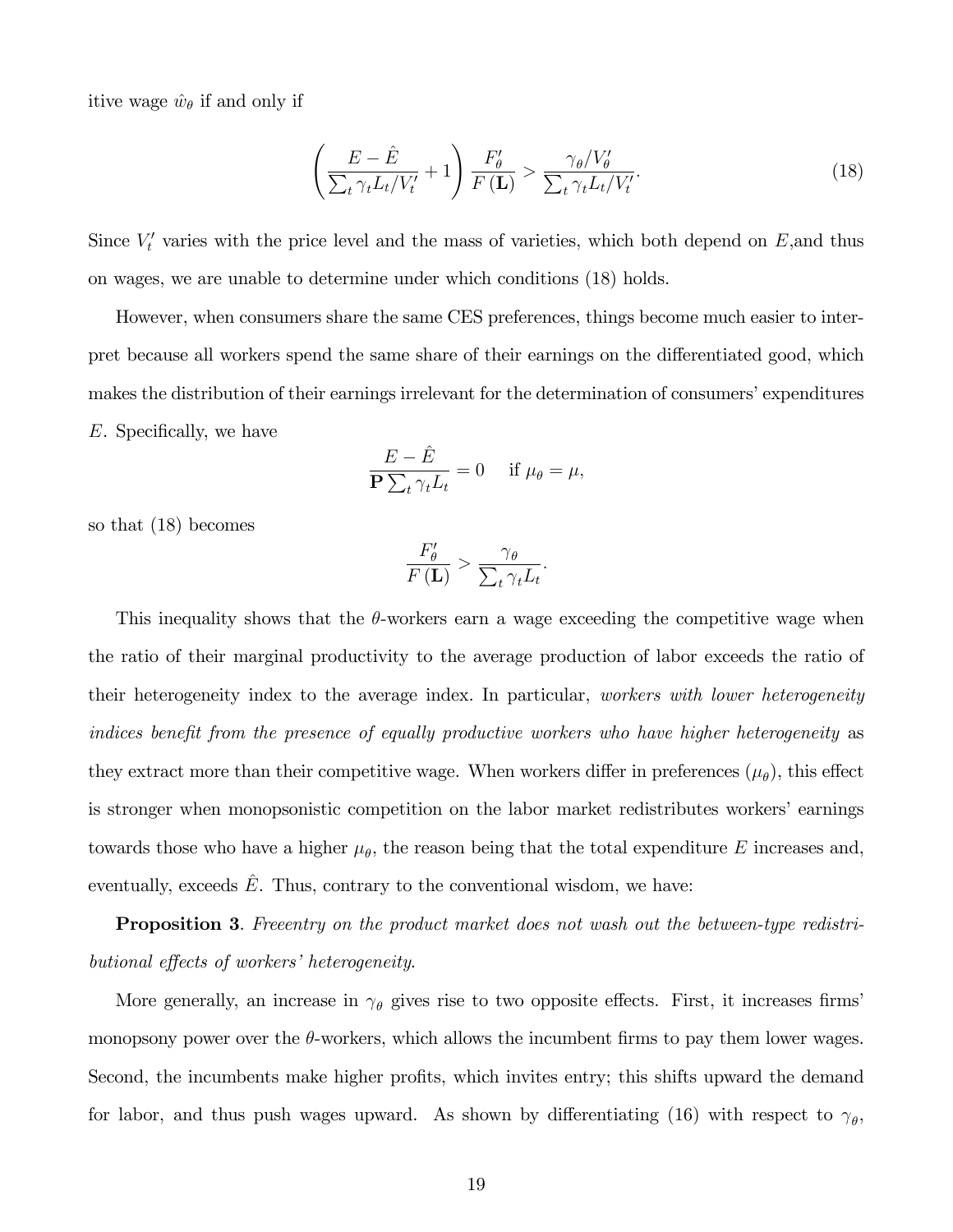the former effect dominates the latter so that the  $\theta$ -workers receive a lower pay. In contrast, an increase in  $\gamma_{\theta}$  is always beneficial to all the other groups of workers because only the entry effect is at work. For example, observing a negative correlation between seniority and salary of university professors, Ransom (1993) argues along the same lines that "i[individuals with high moving costs receive lower salary offers and have higher seniority than individuals with low moving costs." In the same vein, in a society where women would value hedonic job attributes more than men, such as time flexibility and home proximity, women having the same productivity as men would earn lower wages. What is more, the degree of gender discrimination varies with women's marital and family status, an empirical fact detailed by Polachek (2014), if we believe that married women with children value more hedonic job attributes than single women. Thus, our approach offers a theory of *differential discrimination*: discriminated workers belonging to the same group need not be equally discriminated.

Last, we show how our model can be used to shed new light on two important issues. First, workers' heterogeneity shows that employment density across space matters in an unsuspected way. Workers living in small cities operate in markets with few potential employers, so that workers must incur the costs of moving to another place if they want to earn higher wages. However, changing place typically involves various kinds of sunk costs, which makes these workers stickier. By contrast, workers living in large cities do not have to change place to face a large array of potential employers. This makes them more prone to change jobs. Consequently, workers having the same individual characteristics will earn higher wages in larger cities than in smaller cities because firms have less monopsony power in thicker labor markets than in thinner ones (Manning, 2010). Accordingly, even though it is well documented that the urban wage premium primarily stems from the presence of agglomeration economies at the city level (Rosenthal and Strange, 2004; Combes et al., 2012), we expect this effect to be exacerbated by a lower degree of monopsony power on a large urban labor market, in proportion that varies with technologies and workers' attitudes toward job and geographical mobility.

Second, according to the OECD (2012), the median labor share dropped from 66.1 percent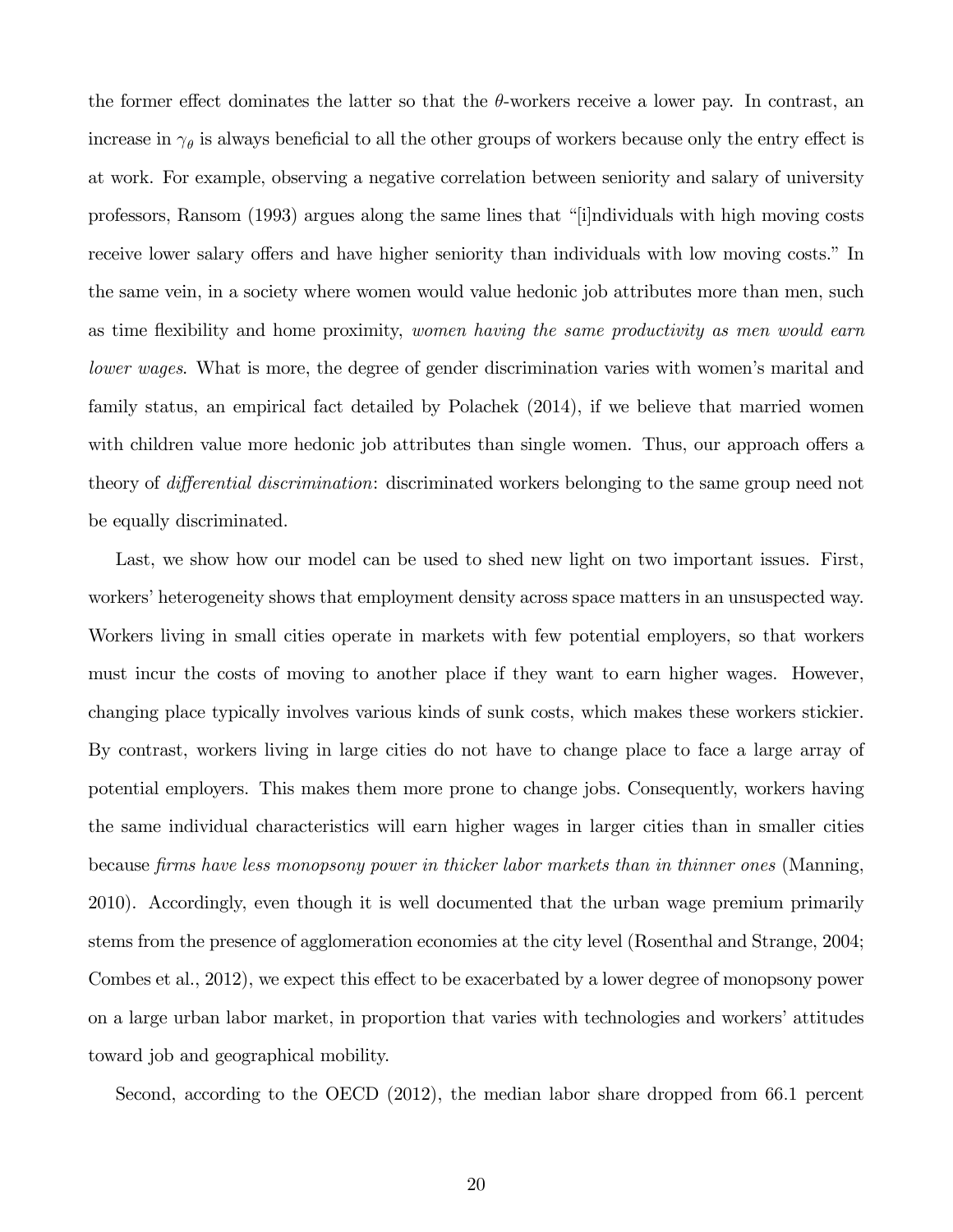in the early 1990s to 61.7 percent in the late  $2000s<sup>1</sup>$ . Reinterpreting the input vector  $l(i)$  as the amounts of capital and labor needed to produce  $q(i) + f$  units of the final good, our results provide a new perspective on the distribution of rents between employers and workers, which supplements those envisioned in the literature (Blanchard and Giavazzi, 2003). Indeed, it is natural to assume that hedonic attributes matter more to workers than to capital-owners. Under these circumstances, our results imply that capital-owners capture a higher rent when workers are heterogeneous in taste for jobs, whereas sticky workers are hurt by the fact that capital-owners focus on the highest rate of return. In particular, globalization would raise the rent accruing to capital as labor markets remain local or regional. Conversely, when capital is locked in specific locations such as the heavy or oil extraction industry, mobile workers exhibit a lower degree of heterogeneity than capital-owners, thus allowing the former to secure earnings that exceeds their competitive wages.

Since the above argument holds true for any two production factors, we have the next proposition.

**Proposition 4.** Assume there is monopolistic competition on the product market and monopsonistic competition on the input markets. If there are two inputs, the input with the higher mobility across firms extracts more than its competitive earning, whereas the input with the lower mobility gains less.

## 5 Concluding remarks

The analysis developed in this paper has several important implications. First of all, an elasticity of a firm's labor supply equal to 4 implies that on average workers accept a wage cut of 25 percent as a counterpart of the hedonic job attributes, while an elasticity of substitution across varieties equal to 7 implies that their marginal productivity is evaluated at 86 percent of the market price. In this event, the degree of exploitation of labor is far from being negligible. Second, a group of workers showing a high degree of attachment to specific job attributes is discriminated against compared to a group of workers who put a low weight on non-pecuniary characteristics. For example, in

<sup>1</sup>Jayadev (2007) Önds a robust negative correlation between the degree of openness and the labor share in developed countries.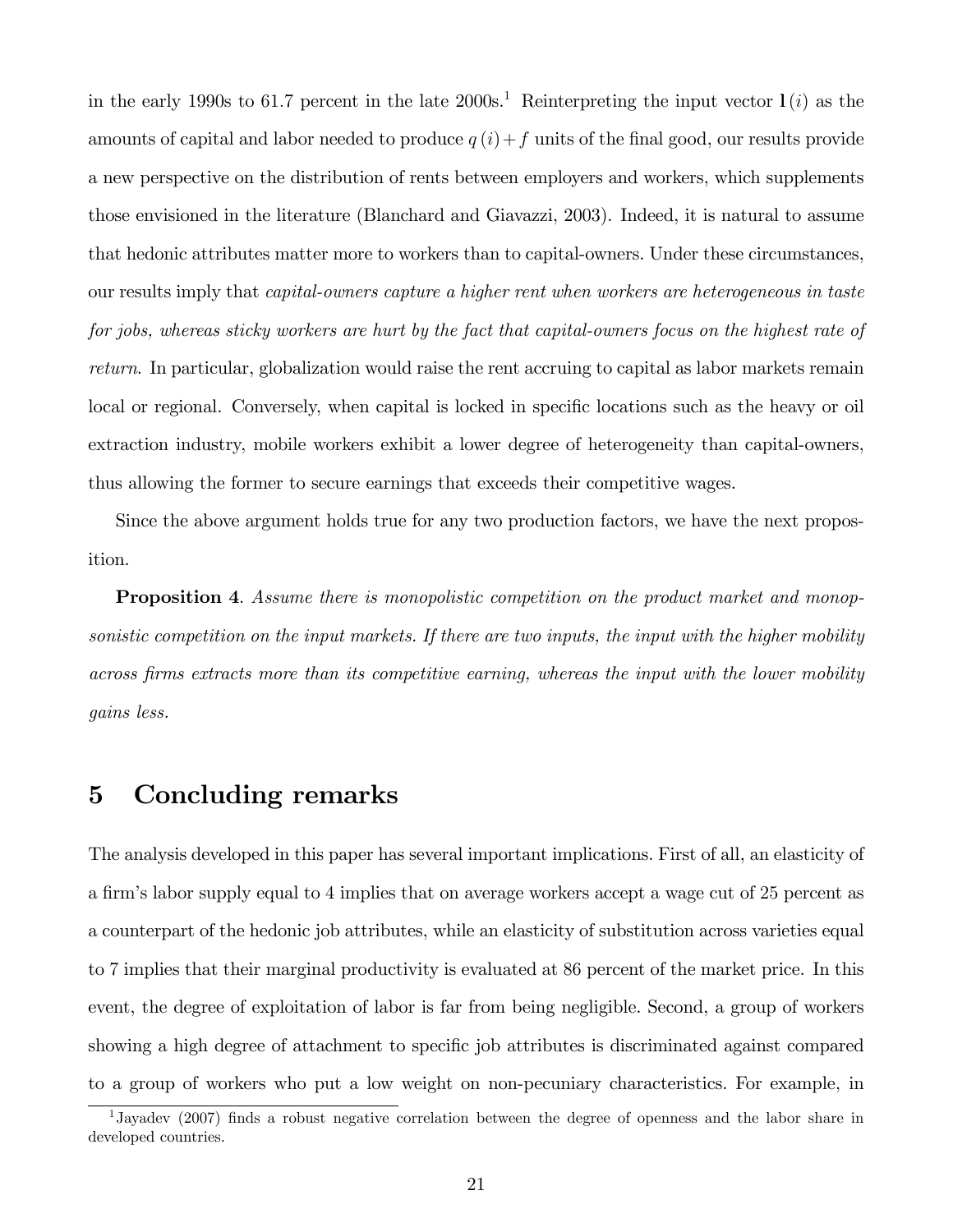a society dominated by male chauvinist behaviors, women will earn less than men even when they both have the same productivity. Third, preference heterogeneity tends to exacerbate wage inequalities among workers' types. Last, institutions such as minimum wage rules or unions that push wages up more for lesser than higher skilled men (Card et al., 2004) reduce wage dispersion not only by raising the wage of the low-paid workers but also by indirectly decreasing those of the high-paid workers. A progressive income tax should play a similar role by making the high-paid workers less sensitive to gross wages.

Models of monopolistic competition has been extensively used in many economic fields. The tractability of our model, which combines monopsonistic competition and monopolistic competition, should permit its application to a wide range of issues. As a first extension, it seems natural to investigate how workers' search costs affect the labor market outcome. By analogy with what arises on the product market when consumers incur search costs, we may expect the following scenario to hold. First, the greater the workers' heterogeneity, the more workers search. This intensified search activity reduces firms' monopsony power and increases wages. However, once workers' heterogeneity is high enough, wages fall for the reasons discussed in this paper. This extension can then be grafted onto a setting in which a worker faces a positive probability of not to being hired by the Örm she chooses. This should allow one to develop a new theory of unemployment based on imperfectly competitive markets.

Empirical evidence shows that firms differ in productivity. In this case, it is natural to expect the more productive Örms to have higher sales, which requires a larger workforce. Being more productive, these firms can afford to pay higher wages to attract the additional workers they need. Since the high-productive workers value relatively more their wages than the other jobs' attributes, the more productive Örms will enjoy a more productive labor force, thus magnifying their initial technological advantage through a positive assortative matching à la Sattinger (1993).

A word, in closing. We do not consider the approach developed in this paper as an alternative to other theories explaining the distribution of earnings. On the contrary, we see it as a "predictionaugmentingî theory that can be grafted onto others. Heterogeneity is pervasive in the real world and there is no apparent reason why labor markets should be immune.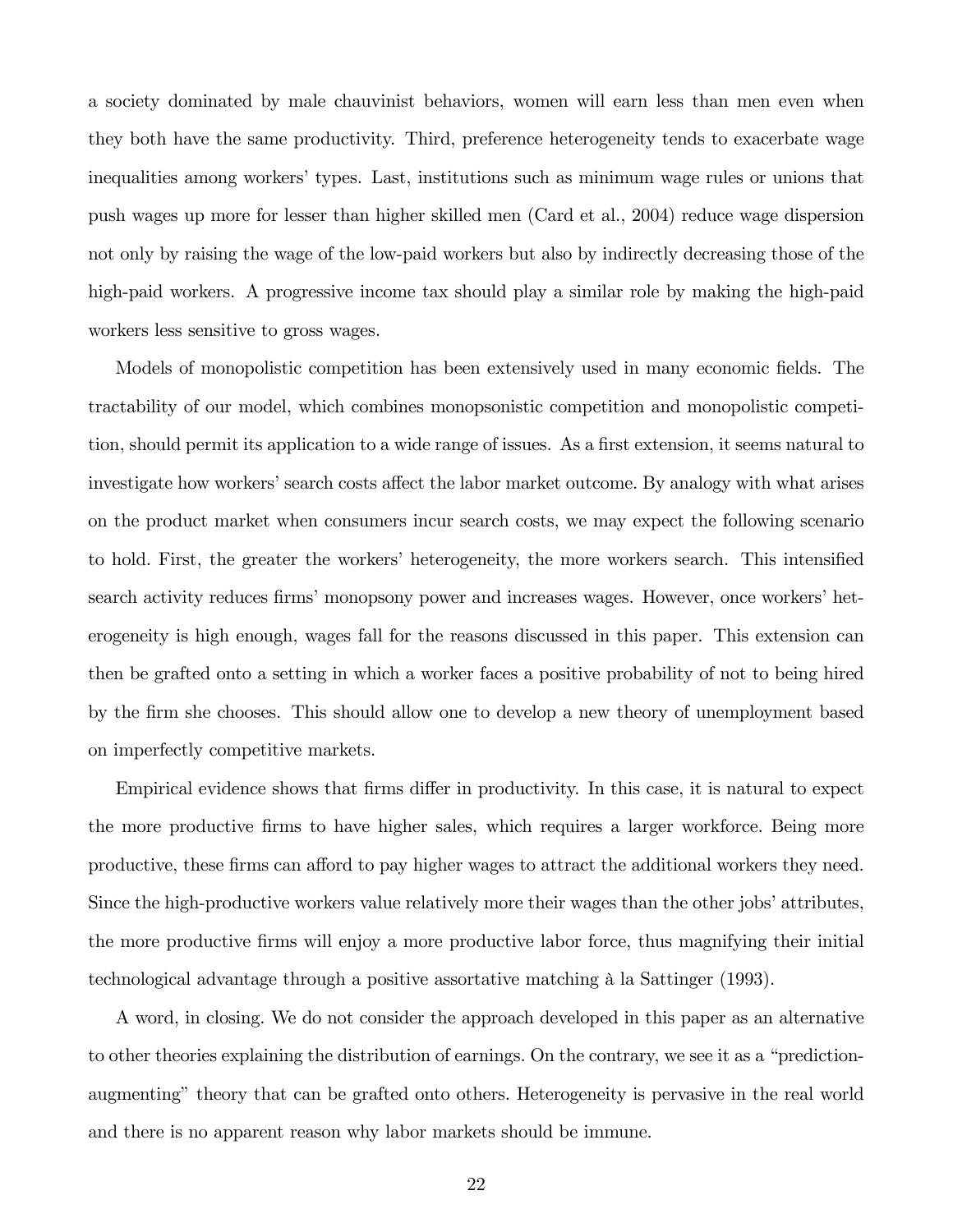## Appendix. Proof of  $dw^*/dN > 0$ .

Plugging  $(10)$  into  $(11)$  and differentiating the resulting expression with respect to N yields

$$
\frac{dw^*}{dN} = \mu \frac{f(\sigma - 1)^2 HN + [H\mu(\sigma - 1) - w^* (1 - \mu) \sigma (L - Nf)] (L - Nf\sigma)}{\sigma (\sigma - 1) (1 - \mu) N (L - Nf)^2}
$$

It follows from (11) that

$$
0 < w^* < \frac{\mu}{1 - \mu} \frac{H}{L - Nf} \frac{\sigma - 1}{\sigma}.\tag{A.1}
$$

Assume, first, that  $L - Nf\sigma > 0$ . In this case,  $dw^*/dN$  decreases with  $w^*$ . Given (A.1), it is then readily verified that

$$
\frac{dw^*}{dN} > \frac{\mu}{1-\mu} \frac{H}{(L-Nf)^2} \frac{\sigma-1}{\sigma} f > 0.
$$

We now assume that  $L - Nf\sigma < 0$ . Therefore,  $dw^*/dN$  increases with  $w^*$ . Using (A.1), we obtain

$$
\frac{dw^*}{dN} > \mu H \frac{\mu (L - Nf) + Nf (1 - \mu) (\sigma - 1)}{\sigma N (1 - \mu) (L - Nf)^2} > 0.
$$

## References

- [1] Anderson, J. and E. van Wincoop (2004) Trade costs. Journal of Economic Literature XLII, 691-751.
- [2] Ashenfelter, O.C., H. Farber and M.R. Ransom (2010) Modern models of monopsony in labor markets: a brief survey. Journal of Labor Economics 28, 203-10.
- [3] Ben-Akiva, M., N. Litinas and K. Tsunokawa (1985) Continuous spatial choice: The continuous logit model and distributions of trips and urban densities. Transportation Research A 19, 119-54.
- [4] Bhaskar, V. and T. To (1999) Minimum wage laws for Ronald McDonald monopsonies: A theory of monopsonistic competition. Economic Journal 109, 190-203.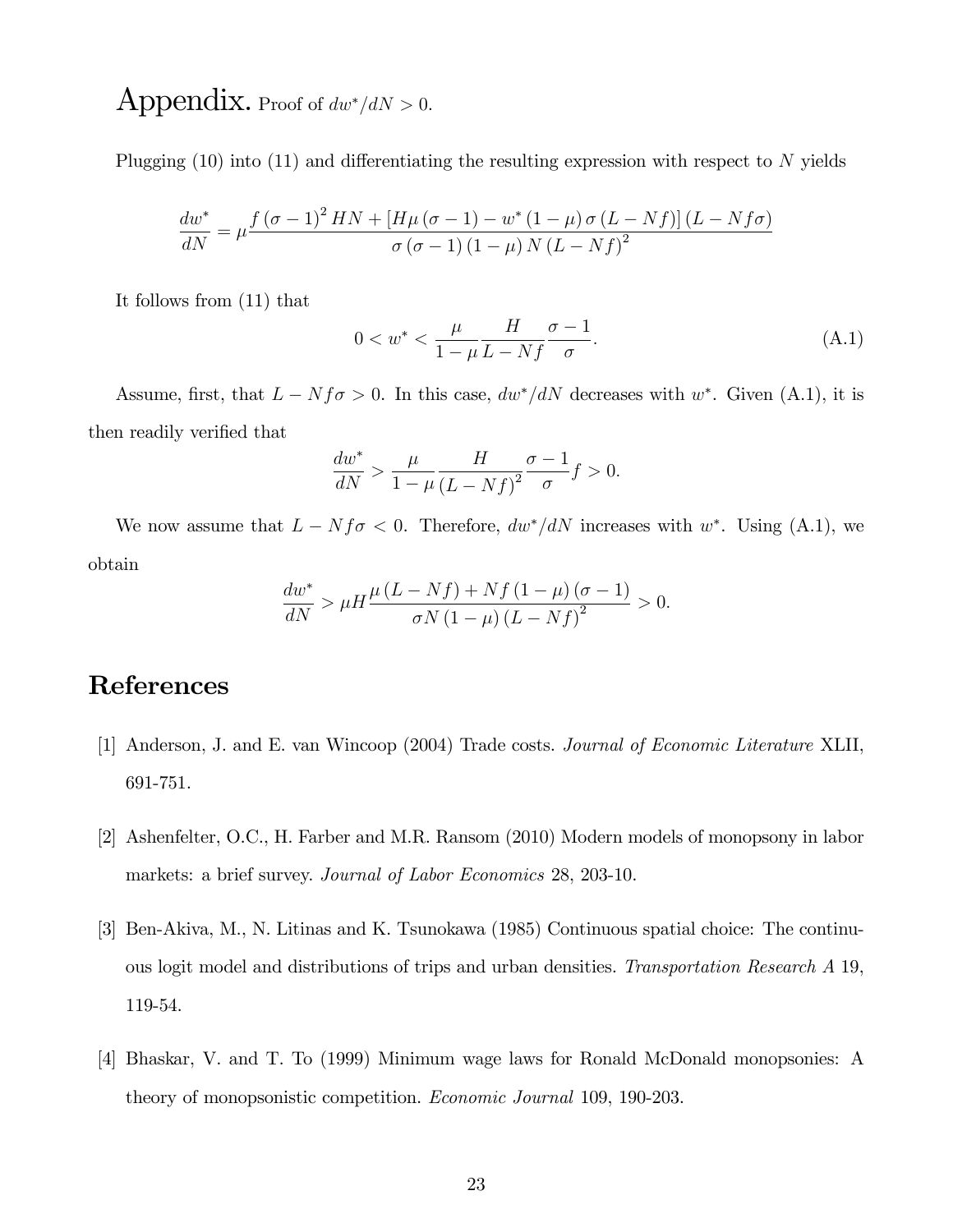- [5] Bhaskar, V. and T. To (2003) Oligopsony and the distribution of wages. European Economic Review 47, 371-99.
- [6] Bhaskar, V., A. Manning and T. To (2002) Oligopsony and monopsonistic competition in labor markets. Journal of Economic Perspectives 16, 155-74.
- [7] Black and Strahan (2001) The division of spoils: Rent-sharing and discrimination in a regulated industry. American Economic Review 91, 814-31.
- [8] Blanchard, O.J. and N. Kiyotaki (1987) Monopolistic competition and the effects of aggregate demand. American Economic Review 77, 647-66.
- [9] Blanchard, O. and F. Giavazzi (2003) Macroeconomic effects of regulation and deregulation in goods and labor markets. Quarterly Journal of Economics 118, 879-907.
- [10] Boal, W.M. and M.R. Ransom (1997) Monopsony in the labor market. Journal of Economic Literature 35, 86-112.
- [11] Card, D., T. Lemieux and W.C. Riddell (2004) Unions and wage inequality. Journal of Labor Research 25, 519-59.
- [12] Dagsvik, J.K. (2002) Discrete choice in continuous time: Implications of an intertemporal version of the IIA property. Econometrica 70, 817-31.
- [13] de la Rica, S., J.J. Dolado and R. Vegas (2010) Performance pay and the gender wage gap: Evidence from Spain. CEPR DP  $N^{\circ}7936$ .
- [14] Dixit, A.K. and J.E. Stiglitz (1977) Monopolistic competition and optimum product diversity. American Economic Review 67, 297-308.
- [15] Docquier, F. and H. Rapoport (2012) Globalization, brain drain, and development. Journal of Economic Literature 50, 681-730.
- [16] Eriksson, T. and N. Kristensen (2014) Wages or fringes? Some evidence on trade-offs and sorting. Journal of Labor Economics 32, 899-928.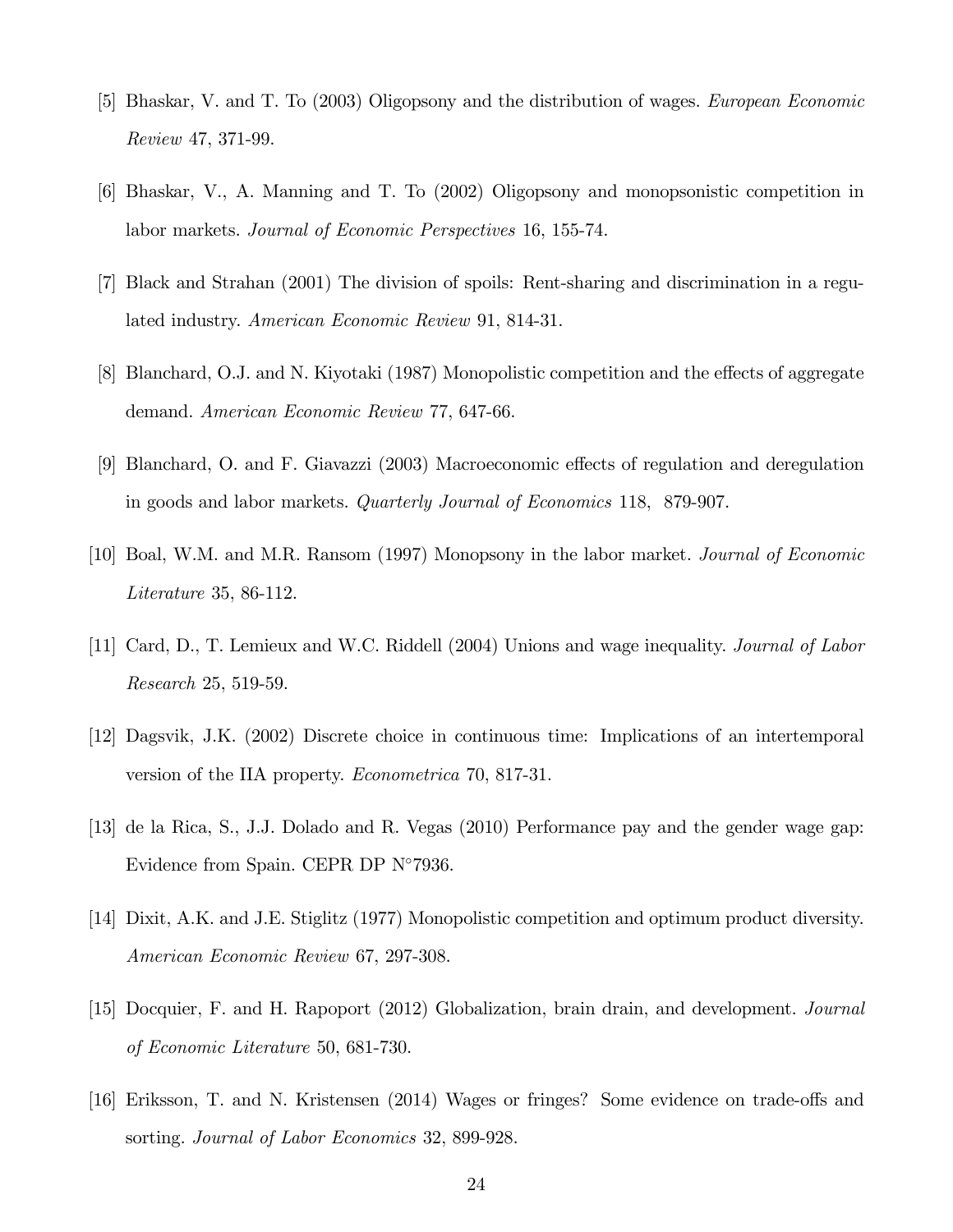- [17] Hamilton, J., J.-F. Thisse and Y. Zenou (2000) Wage competition with heterogeneous workers and firms. *Journal of Labor Economics* 18, 453-72.
- [18] Jayadev, A. (2007) Capital account openness and the labour share of income. Cambridge Journal of Economics 31, 423-43.
- [19] Kim, S. (1989) Labor specialization and the extent of the market. Journal of Political Economy 97, 692-705.
- [20] MacDonald, D.N. and M.O. Reynolds (1994) Are baseball players paid their marginal product? Managerial and Decision Economics 15, 443-57.
- [21] Manning, A. (2003) Monopsony in Motion. Imperfect Competition in Labor Markets. Princeton, Princeton University Press.
- [22] Manning, A. (2010) Agglomeration and monoposony power in labour markets. Journal of Economic Geography 10, 717-44.
- [23] Marimon, R. and F. Zilibotti (1999) Unemployment versus mismatch of talents: Reconsidering unemployment benefits. *Economic Journal* 109, 266-91.
- [24] Moretti, E. (2012) The New Geography of Jobs. Boston, Houghton Mifflin Harcourt.
- [25] OECD (2012) OECD Employment Outlook. Paris, OECD.
- [26] Pigou, A.C. (1924) The Economics of Welfare. 2nd ed., London, Macmillan.
- [27] Polachek, S.W. (2014) Equal pay legislation and the gender wage gap. IZA World of Labor 16.
- [28] Ransom, M.R. (1993) Seniority and monopsony in the academic labor market. American Economic Review 83, 221-33.
- [29] Robinson, J. (1933) The Theory of Imperfect Competition. London, Macmillan.